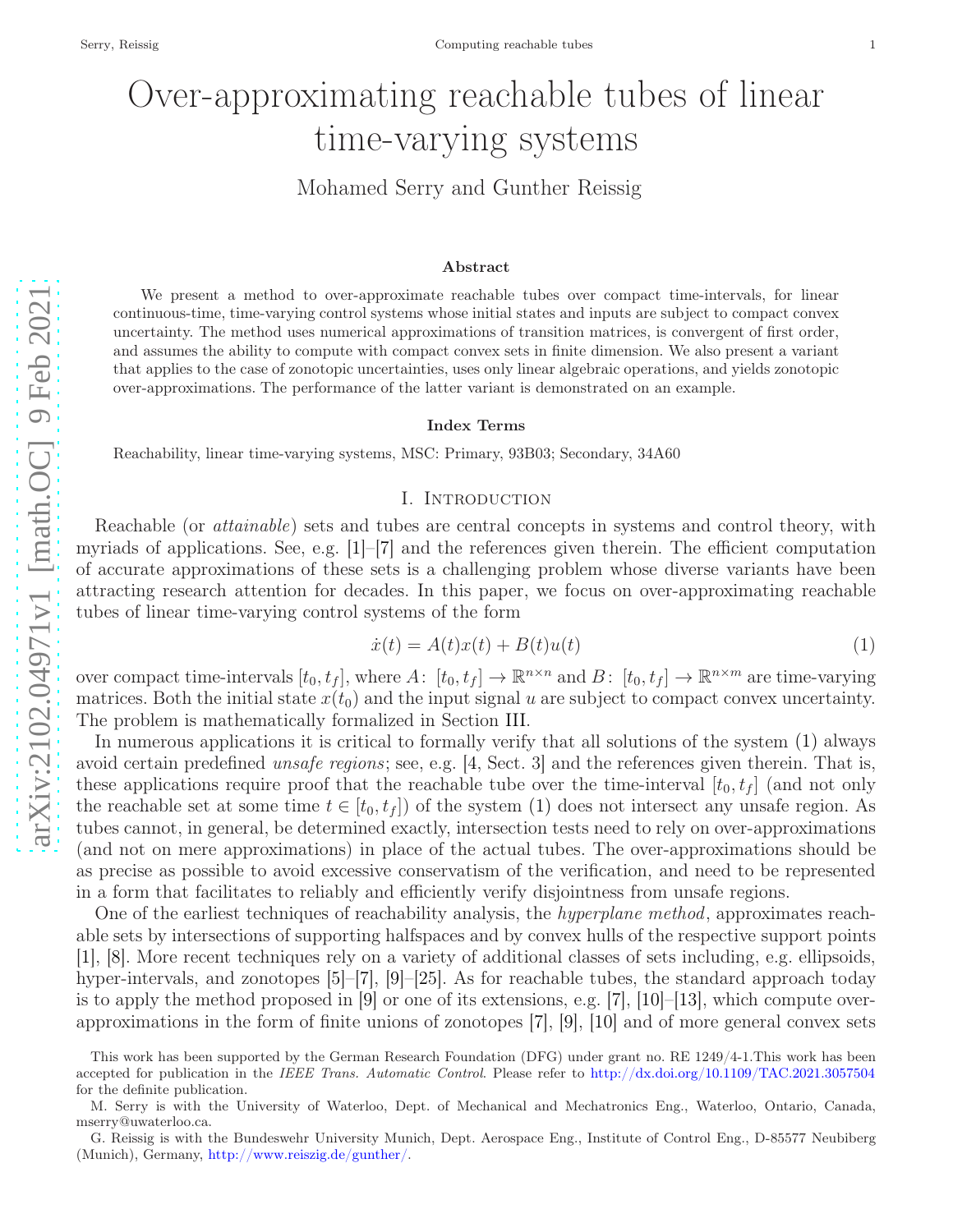[\[11\]](#page-14-9)–[\[13\]](#page-14-8). As a result of such representation, disjointness from a polyhedral (or convex) unsafe region can be verified by solving a linear (or convex) feasibility problem. While the method is particularly efficient and converges, i.e., it is capable of producing arbitrarily precise over-approximations, its application is limited to the time-invariant special case of [\(1\).](#page-0-0) Its extension in [\[14\]](#page-14-10) additionally allows for uncertain coefficients A and B in [\(1\),](#page-0-0) but does not converge even if A and B are precisely known, in which case [\(1\)](#page-0-0) is again required to be time-invariant.

Another prominent class of methods, *ellipsoidal techniques* [\[5\]](#page-14-4), solve the more general problem of feedback synthesis for linear time-varying plants with two competing inputs. When applied to the system [\(1\),](#page-0-0) these methods yield a set-valued function E defined on the interval  $[t_0, t_f]$  whose value at any time is a finite intersection of ellipsoids containing the reachable set at that time as a subset. While arbitrarily precise over-approximations are obtained when a sufficient amount of ellipsoids is computed, the approach suffers from two shortcomings. Firstly, the ellipsoids result from numerically solving linear-quadratic optimal control problems derived from [\(1\),](#page-0-0) yet numerical errors incurred in the course of the solution are not taken into account. Hence, mere approximations rather than over-approximations might actually be computed. Secondly, approximations of reachable tubes are obtained only implicitly, as the union over  $t \in [t_0, t_f]$  of  $E(t)$ , and so they are disjoint from an unsafe region R if and only if the graph of the set-valued map E is disjoint from the set  $[t_0, t_f] \times R$ . Verifying the latter condition is a great challenge since the graph of  $E$  is not, in general, convex. The issue has so far been resolved only for the time-invariant special case of [\(1\);](#page-0-0) see [\[15\]](#page-14-11). Moreover, while ellipsoidal techniques have been generalized to handle nonlinear dynamics, the extensions still suffer from both the aforementioned shortcomings, e.g. [\[16\]](#page-14-12).

Other approaches use differential inequalities, comparison principles, interval arithmetic, and combinations thereof, and compute interval over-approximations [\[6\]](#page-14-13), [\[17\]](#page-14-14)–[\[20\]](#page-14-15). While these techniques may allow for uncertain coefficients A and B in [\(1\)](#page-0-0) [\[17\]](#page-14-14) or even for nonlinear dynamics [\[6\]](#page-14-13), [\[18\]](#page-14-16)–[\[20\]](#page-14-15), they are all conservative, i.e., arbitrarily precise over-approximations of reachable tubes cannot be obtained, and the methods in  $|6|$ ,  $|17|$ – $|19|$  additionally suffer from both shortcomings mentioned in our discussion of ellipsoidal techniques. Finally, the reachable tube can also be characterized as a sublevel set of the viscosity solution of a partial differential equation called *Hamilton-Jacobi-Bellman* equation [\[5\]](#page-14-4). However, solving the latter numerically is avoided in practice as this would require discretizing the state space and so the computational effort would scale exponentially with the state space dimension.

To conclude, efficient methods to compute arbitrarily precise over-approximations of reachable tubes of the system [\(1\),](#page-0-0) that are additionally represented in a form suitable for formal verification purposes, are currently limited to the time-invariant special case of [\(1\).](#page-0-0) This is in stark contrast to the importance of the general time-varying case of [\(1\)](#page-0-0) in several fields of application, e.g. [\[26\]](#page-14-18).

In Section [IV-A](#page-4-0) of this paper, we present a method that produces over-approximations that are convergent of first order, does not require discretization of either the input or the state space, uses numerical approximations of transition matrices rather than closed-form solutions, and assumes the ability to compute with compact convex sets in finite dimension. A variant that applies to the case of zonotopic uncertainties, uses only linear algebraic operations, and yields zonotopic overapproximations, is subsequently presented in Section [IV-B.](#page-7-0) In Section [V,](#page-9-0) we demonstrate the performance of the latter variant on an example.

## II. Preliminaries

## A. Notation

Given two sets A and B and a positive integer p,  $B \setminus A$  and  $A \times B$  denotes the relative complement of the set A in the set B, and the product of A and B, respectively, and  $A^p = A \times \cdots \times A$  (p factors).  $\mathbb{R}, \mathbb{R}_+, \mathbb{Z}$  and  $\mathbb{Z}_+$  denote the sets of real numbers, non-negative real numbers, integers and non-negative integers, respectively, and  $\mathbb{N} = \mathbb{Z}_+ \setminus \{0\}$ . [a, b], [a, b[, [a, b], and [a, b] denote closed, open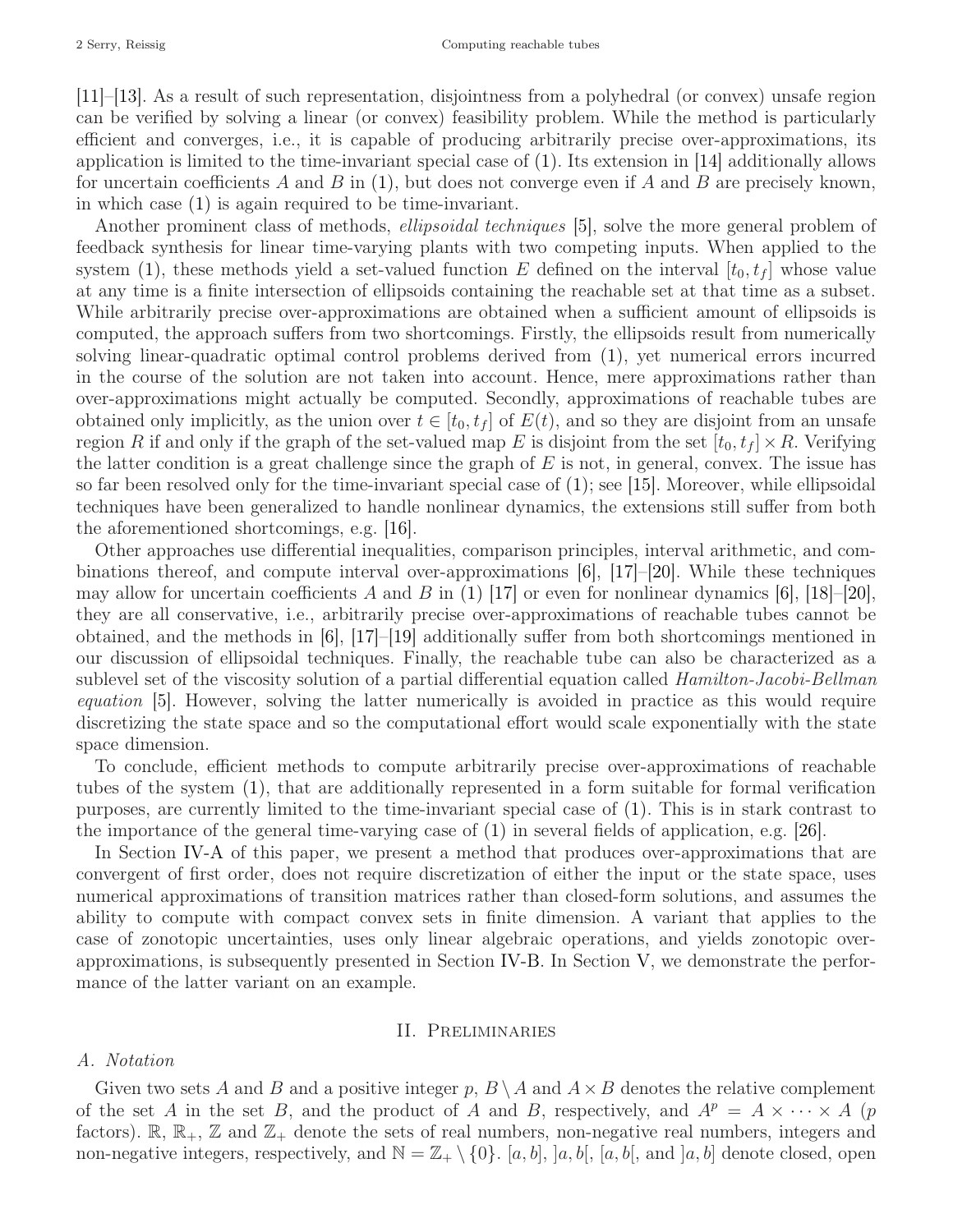and half-open, respectively, intervals with end points a and b, e.g.  $[0,\infty] = \mathbb{R}_+$ . [a; b], [a; b], [a; b], and |a; b| stand for discrete intervals, e.g.  $[a; b] = [a, b] \cap \mathbb{Z}$ ,  $[1; 4] = \{1, 2, 3\}$ , and  $[0; 0] = \emptyset$ .

Given any map  $f: A \to B$ , the image of a subset  $C \subseteq A$  under f is denoted  $f(C)$ ,  $f(C) =$  ${f(c) | c \in C}$ . We denote the identity map  $X \to X: x \mapsto x$  by id, where the domain of definition X will always be clear form the context.

Arithmetic operations involving subsets of a linear space X are defined pointwise, e.g.  $\alpha M :=$  $\{\alpha y \mid y \in M\}$  and the Minkowski sum  $M + N := \{y + z \mid y \in M, z \in N\}$ , if  $\alpha \in \mathbb{R}$  and  $M, N \subseteq X$ . The convex hull of M is denoted conv $(M)$ . By  $\|\cdot\|$  we denote any norm on  $X, \mathbb{B} \subseteq X$  is the closed unit ball w.r.t.  $\|\cdot\|$ , and the norm of a non-empty subset  $M \subseteq X$  is defined by  $\|M\| := \sup_{x \in M} \|x\|$ . The maximum norm on  $\mathbb{R}^n$  is denoted  $\|\cdot\|_{\infty}$ ,  $||x||_{\infty} = \max\{|x_i| \,|\, i \in [1; n]\}$  for all  $x \in \mathbb{R}^n$ . The Hausdorff distance  $d_H$  is defined in the Appendix.

We say that a map is of class  $C^k$  if it is continuous and k times continuously differentiable,  $k \in \mathbb{Z}_+$ . Given a non-empty set  $X \subseteq \mathbb{R}^n$  and a compact interval  $[a, b] \subseteq \mathbb{R}$ ,  $X^{[a,b]}$  denotes the set of all measurable maps  $[a, b] \to X$ . Integration is always understood in the sense of Lebesgue. Given norms on  $\mathbb{R}^n$  and  $\mathbb{R}^m$ , the linear space  $\mathbb{R}^{n \times m}$  of  $n \times m$  matrices is endowed with the usual matrix norm,  $||A|| = \sup_{||x|| \le 1} ||Ax||$  for  $A \in \mathbb{R}^{n \times m}$ .

We use the asymptotic notation  $O(\cdot)$  in the usual way [\[27\]](#page-14-19). In particular, let  $X \subseteq \mathbb{R}^n$ ,  $f \colon F \subseteq$  $\mathbb{R} \times X \to \mathbb{R}_+$ ,  $g: G \subseteq \mathbb{R} \to \mathbb{R}_+$ ,  $H: F \times \mathbb{R}_+ \to \mathbb{R}_+$  and  $a \in \mathbb{R}$  be such that  $a = \lim_{i \to \infty} s_i$  for some sequence  $(s_i, x_i)_{i \in \mathbb{N}}$  in F, and suppose that  $s \in G$  whenever  $(s, x) \in F$ . Then  $f(s, x) \leq H(s, x, O(g(s)))$ as  $s \to a$ , uniformly in x, if there exist  $k: G \to \mathbb{R}_+$  and a neighborhood  $U \subseteq \mathbb{R}$  of a such that  $k(s) = O(g(s))$  as  $s \to a$  and  $f(s, x) \leq H(s, x, k(s))$  whenever  $(s, x) \in F \cap (U \times X)$ , and similarly for  $a \in \{\infty, -\infty\}.$ 

## B. Linear Time-Varying Control Systems

Given  $u: [t_0, t_f] \to \mathbb{R}^m$ , a map  $x: [t_0, t_f] \to \mathbb{R}^n$  is a *solution* of the system [\(1\)](#page-0-0) (generated by u) if x is absolutely continuous and [\(1\)](#page-0-0) holds for (Lebesgue) almost every  $t \in [t_0, t_f]$ . We shall always assume that A and B are continuous and that  $u$  is integrable, which implies both existence and uniqueness of solutions [\[28\]](#page-14-20). The *general solution* of the system [\(1\)](#page-0-0) is the map  $\varphi$  defined by the requirement that for all  $p \in \mathbb{R}^n$ ,  $s \in [t_0, t_f]$  and integrable  $u, \varphi(\cdot, s, p, u)$  is the unique solution of [\(1\)](#page-0-0) defined on  $[t_0, t_f]$ and satisfying  $\varphi(s, s, p, u) = p$ . The map  $\varphi(t, s, \cdot, 0)$ , which is linear, is called the transition matrix at  $(t, s)$  of the system and is denoted by  $\phi(t, s)$ . The map  $\phi: [t_0, t_f] \times [t_0, t_f] \to \mathbb{R}^{n \times n}$  is of class  $C^1$ , and the identities

$$
\varphi(t,s,p,u) = \phi(t,s)p + \int_s^t \phi(t,\tau)B(\tau)u(\tau)d\tau,
$$

 $\phi(s,s) = id$ , and  $\phi(t,s)\phi(s,T) = \phi(t,T)$  hold for all  $s,t,T \in [t_0,t_f]$ , all  $p \in \mathbb{R}^n$ , and all integrable u; see, e.g. [\[28\]](#page-14-20). Moreover,  $D_1\phi(t,s) = A(t)\phi(t,s)$  and  $D_2\phi(s,t) = -\phi(s,t)A(t)$  hold for all  $s,t \in [t_0, t_f]$ , where  $D_i\phi$  denotes the partial derivative of  $\phi$  with respect to (w.r.t.) the *i*th argument. If A is additionally of class  $C^k$ ,  $k \geq 1$ , then  $\phi$  is of class  $C^{k+1}$ . Finally, Gronwall's lemma implies

<span id="page-2-0"></span>
$$
\|\phi(t,s)\| \le e^{|t-s|M|}
$$
 and  $\|\phi(t,s) - id\| \le e^{|t-s|M|} - 1$  (2)

for all  $s, t \in [t_0, t_f]$ , provided that  $||A(t)|| \leq M$  for all  $t \in [t_0, t_f]$ .

## C. Reachable Sets and Tubes

Given non-empty, compact, convex subsets  $X_0 \subseteq \mathbb{R}^n$  and  $U \subseteq \mathbb{R}^m$ , and  $a, b, t \in [t_0, t_f]$  satisfying  $a \leq b$ , the sets

$$
\mathcal{R}(t) = \{ \varphi(t, t_0, x_0, u) \, \big| \, x_0 \in X_0, u \in U^{[t_0, t]} \},
$$
  

$$
\mathcal{R}([a, b]) = \bigcup_{s \in [a, b]} \mathcal{R}(s)
$$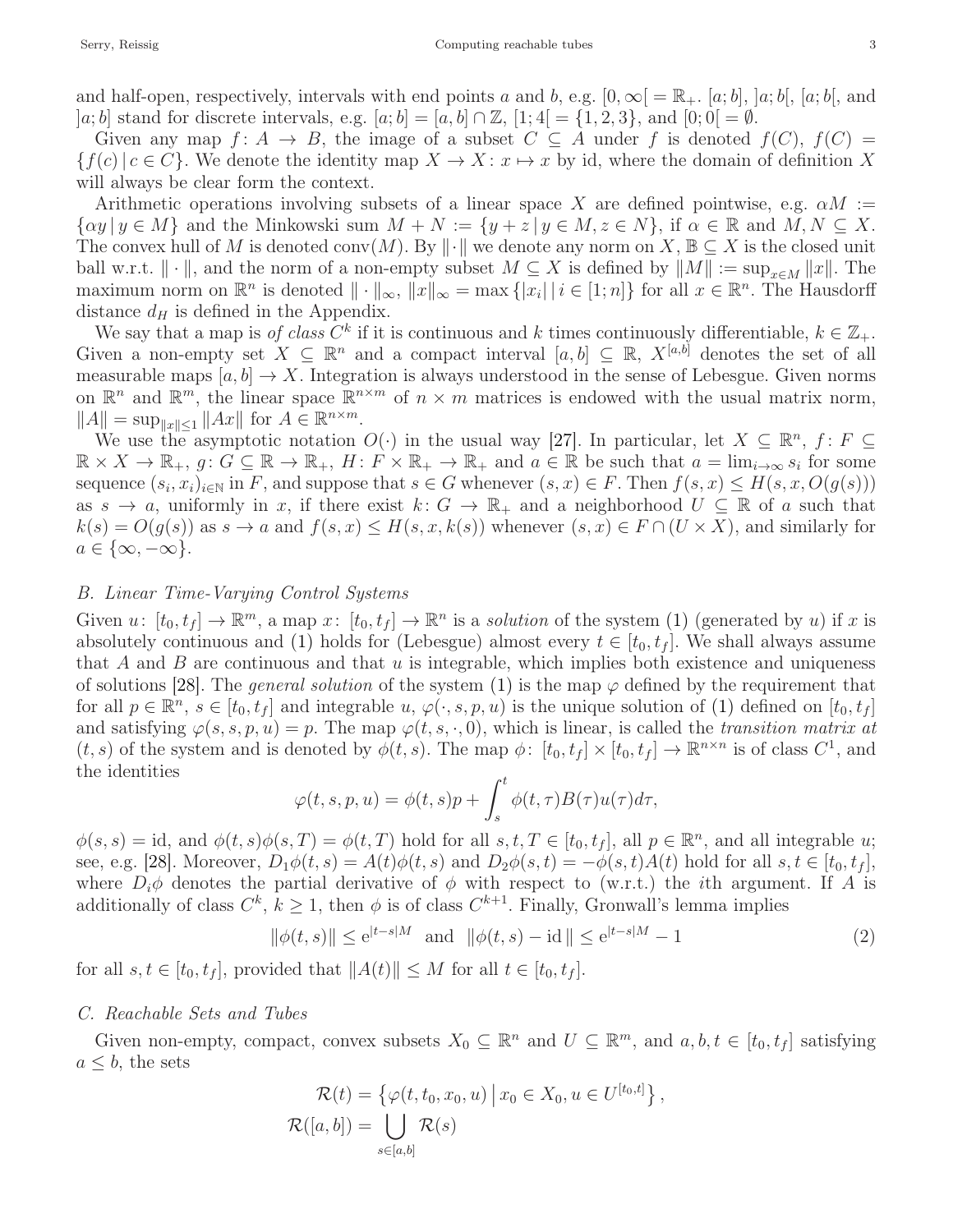are the reachable set at time t and the reachable tube over the time interval  $[a, b]$ , respectively, of the system [\(1\).](#page-0-0) Both  $\mathcal{R}(t)$  and  $\mathcal{R}([a, b])$  are non-empty and compact, and  $\mathcal{R}(t)$  is additionally convex and is conveniently written using a set-valued integral,  $\mathcal{R}(t) = \phi(t, t_0)X_0 + \int_{t_0}^t \phi(t, s)B(s)Uds$ . See, e.g. [\[29\]](#page-14-21). Moreover, the well-known semi-group property of reachable sets [\[30\]](#page-14-22) yields the identity

<span id="page-3-7"></span>
$$
\mathcal{R}(b) = \phi(b, a)\mathcal{R}(a) + \int_{a}^{b} \phi(b, s)B(s)Uds.
$$
\n(3)

### III. Problem Statement

<span id="page-3-0"></span>We consider the system [\(1\),](#page-0-0) where both the initial state  $x(t_0) \in X_0$  and the input  $u(t) \in U$  are subject to uncertainty, represented by the set  $X_0$  and U, respectively. We assume the following.

<span id="page-3-6"></span><span id="page-3-2"></span> $(H_1)$   $n \in \mathbb{N}$ ,  $t_0, t_f \in \mathbb{R}$  and  $t_0 < t_f$ .

<span id="page-3-3"></span> $(H_2)$   $X_0 \subseteq \mathbb{R}^n$  and  $U \subseteq \mathbb{R}^m$  are non-empty, compact, and convex.

 $(H_3)$  A and B are of class  $C^1$ , and  $||A(t)|| \leq M_A$ ,  $||A(t)|| \leq M_A$ ,  $||B(t)|| \leq M_B$ , and  $||B(t)|| \leq M_B$ for all  $t \in [t_0, t_f]$ , where  $M_A, M_A, M_B, M_B \in \mathbb{R}$  and  $M_A > 0$ . Here,  $\dot{A}$  denotes the derivative of the map  $A: [t_0, t_f] \to \mathbb{R}^{n \times n}$ , and similarly for  $B$ .

<span id="page-3-1"></span> $(H_4)$  Denote  $D = \{(t, s) \in [t_0, t_f] \times [t_0, t_f] | t \geq s\}.$  Then

$$
\|\phi(t,s) - \widetilde{\phi}(t,s)\| \le \theta(t-s) \text{ for all } (t,s) \in D,
$$
\n(4)

<span id="page-3-8"></span><span id="page-3-4"></span>
$$
\theta(h) = O(h^2) \text{ as } h \to 0,
$$
\n<sup>(5)</sup>

where  $\widetilde{\phi}: D \to \mathbb{R}^{n \times n}$  approximates the transition matrix  $\phi$  of [\(1\)](#page-0-0) and  $\theta: \mathbb{R}_+ \to \mathbb{R}_+$  is monotonically increasing.

We note that  $(H_4)$  $(H_4)$  $(H_4)$  is the requirement that the approximation  $\phi$  of  $\phi$  has consistency order 1 [\[31,](#page-15-0) Def. 4.7]. Under assumptions  $(H_1)$  $(H_1)$  $(H_1)$ - $(H_3)$ , this requirement is satisfied by the vast majority of numerical methods to solve initial value problems. See, e.g. [\[31,](#page-15-0) Example 4.8], as well as Lemma [A.4](#page-13-0) in the Appendix.

The problem data  $t_0$ ,  $t_f$ , A, B,  $X_0$  and U are fixed throughout the paper, and so are the constants  $M_A$ ,  $M_A$ ,  $M_B$ , and  $M_B$ , as well as the functions  $\phi$ ,  $\phi$  and  $\theta$  and the set D. Throughout the paper, all that data is subject to the standing hypotheses  $(H_1)-(H_4)$  $(H_1)-(H_4)$  $(H_1)-(H_4)$ .

<span id="page-3-5"></span>**III.1 Problem.** Devise a convergent method that over-approximates  $\mathcal{R}([t_0, t_f])$ , in the sense that given the problem data and a time discretization parameter N, a superset  $R_N$  of  $\mathcal{R}([t_0, t_f])$  is obtained, satisfying  $\widehat{R}_N \to \mathcal{R}([t_0, t_f])$  in Hausdorff distance as  $N \to \infty$ . □

## IV. Proposed method

<span id="page-3-9"></span>In order to solve Problem [III.1](#page-3-5) for any given value of the time discretization parameter  $N$ , we shall over-approximate reachable sets  $\mathcal{R}(t_i)$  and reachable tubes  $\mathcal{R}([t_i, t_{i+1}])$  of the control system [\(1\)](#page-0-0) for equidistant points of time  $t_i \in [t_0, t_f], i \in [0; N]$ . The approximation will be convergent of first order [\[31\]](#page-15-0), meaning that the Hausdorff distance between  $\mathcal{R}(t_i)$  and its approximation is of order  $O(1/N)$ , and similarly for tubes. The respective method of over-approximation, presented in Section [IV-A,](#page-4-0) applies to any uncertainty sets  $X_0$  and U satisfying [H](#page-3-6)ypothesis  $(H_2)$  and assumes the ability to compute with compact convex sets in finite dimension. Our algorithmic solution subsequently presented in Section [IV-B](#page-7-0) applies to the case of zonotopic uncertainties, uses only linear algebraic operations, and involves an additional approximation step that yields zonotopic over-approximations of reachable tubes retaining first order accuracy.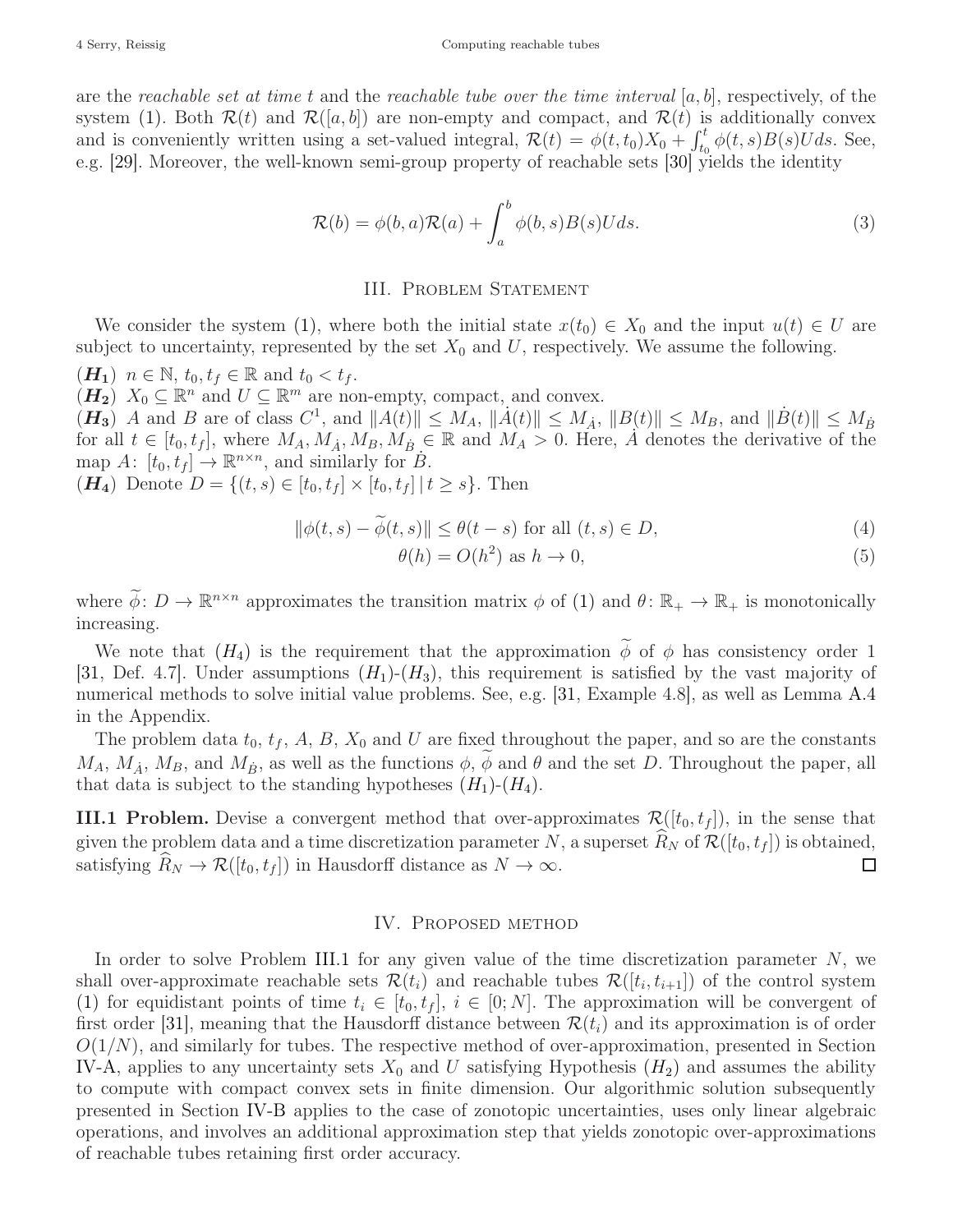## <span id="page-4-0"></span>A. Over-approximation of Reachable Sets and Reachable Tubes

We consider the system [\(1\)](#page-0-0) under our standing hypotheses  $(H_1)-(H_4)$  $(H_1)-(H_4)$  $(H_1)-(H_4)$ . Given a time discretization parameter  $N \in \mathbb{N}$ , we define sequences  $(\Omega_i)_{i \in [0,N]}$  and  $(\Gamma_i)_{i \in [1,N]}$  of subsets  $\Omega_i, \Gamma_i \subseteq \mathbb{R}^n$  by the following requirements for all  $i \in [1; N]$ .

<span id="page-4-5"></span><span id="page-4-3"></span><span id="page-4-2"></span><span id="page-4-1"></span>
$$
h = (t_f - t_0)/N \text{ and } t_i = t_0 + ih,
$$
\n(6a)

$$
\Omega_0 = X_0,\tag{6b}
$$

$$
\Omega_i = \widetilde{\phi}(t_i, t_{i-1})\Omega_{i-1} + h(t_i)U + (\alpha_h + \theta_h ||\Omega_{i-1}||)\mathbb{B},\tag{6c}
$$

<span id="page-4-7"></span><span id="page-4-6"></span><span id="page-4-4"></span>
$$
\Gamma_i = \text{conv}\left(\Omega_{i-1} \cup \left(\Omega_i + (\beta_h + \gamma_h \|\Omega_{i-1}\|)\mathbb{B}\right)\right). \tag{6d}
$$

Here,  $\|\cdot\|$  denotes any norm and the maps  $\alpha, \beta, \gamma \colon \mathbb{R}_+ \to \mathbb{R}_+$  are defined by

$$
r(s) = \exp(sM_A) - 1 - sM_A,
$$
  
\n
$$
\beta(s) = s^2 M_B ||U||,
$$
  
\n
$$
\alpha(s) = r(s) ||U|| \frac{M_B + M_A M_B}{M_A^2},
$$
  
\n
$$
\gamma(s) = r(s) \left(1 + \frac{M_A}{M_A^2}\right).
$$
 (6f)

For convenience, here and in the sequel we often use  $\alpha_h$  in place of  $\alpha(h)$ , and similarly for  $\beta$ ,  $\gamma$  and  $\theta$ .

By [\(6a\),](#page-4-1) we define an equidistant grid with step size h, of points  $t_0, \ldots, t_N$ , spanning the time interval  $[t_0, t_f]$ . The requirements [\(6b\)-](#page-4-2)[\(6c\)](#page-4-3) iteratively define sets  $\Omega_i$ , which are supposed to approximate the reachable sets  $\mathcal{R}(t_i)$ , and in turn, [\(6d\)](#page-4-4) uses these approximations as well as their inflated versions to define sets  $\Gamma_i$ , which are supposed to approximate reachable tubes  $\mathcal{R}([t_{i-1}, t_i])$ . As we shall show, due to our careful definition of the maps  $\alpha$ ,  $\beta$  and  $\gamma$  depending on the time-varying problem data, both  $\Omega_i$  and  $\Gamma_i$  actually are over-approximations, with approximation error of order  $O(1/N)$ .

We now set out to state formally and to prove what we have just described in informal terms. In doing so, we shall use the superscript N to indicate that, e.g. the sequence  $(\Omega_i^N)_{i\in[0,N]}$  has been computed by our method [\(6\)](#page-4-5) for a specific value of the time discretization parameter, and similarly for  $h, t_i$  and  $\Gamma_i$ .

<span id="page-4-9"></span>**IV.1 Proposition (Reachable Sets).** For each  $N \in \mathbb{N}$ , let sequences  $(t_i^N)_{i \in [0,N]}$  and  $(\Omega_i^N)_{i \in [0,N]}$  be defined by  $(6a)-(6c)$  $(6a)-(6c)$  and  $(6e)-(6f)$  $(6e)-(6f)$ . Then  $\mathcal{R}(t_i^N) \subseteq \Omega_i^N$  for all  $N \in \mathbb{N}$  and all  $i \in [0; N]$ , and  $d_H(\mathcal{R}(t_i^N), \Omega_i^N) \le O(1/N)$  as  $N \to \infty$ , uniformly w.r.t. i.

For our proof, we need the following auxiliary results.

<span id="page-4-10"></span>**IV.2 Lemma.** We have the estimate  $d_H(I(a, b), J(a, b)) \leq \alpha(b - a)$  whenever  $t_0 \leq a \leq b \leq t_f$ , where  $I(a,b) = \int_a^b \phi(b,s)B(s)Uds$ ,  $J(a,b) = (b-a)B(b)U$ , and  $\alpha$  is defined in (6f).

*Proof.* Let  $a, b \in [t_0, t_f]$ ,  $a \leq b$ . The assumption  $(H_2)$  $(H_2)$  $(H_2)$  on U implies  $J(a, b) = \int_a^b B(b)U ds$ , and using Filippov's Lemma [\[29\]](#page-14-21), we obtain

<span id="page-4-8"></span>
$$
d_H(I(a,b), J(a,b)) \le ||U|| \int_a^b ||\phi(b,s)B(s) - B(b)||ds.
$$
 (7)

Next, using [\(2\)](#page-2-0) and the identity

$$
\phi(b,s)B(s) - B(b) = \int_b^s \phi(b,z)(\dot{B}(z) - A(z)B(z))dz
$$

for all  $s \in [t_0, t_f]$ , we see that the integrand in [\(7\)](#page-4-8) is bounded by  $(M_B + M_A M_B)(e^{(b-s)M_A} - 1)/M_A$ , which proves the lemma.

<span id="page-4-11"></span>**IV.3 Lemma.** Let  $a \in \mathbb{R}_+$ ,  $b \in \mathbb{R}$ ,  $K: \mathbb{N} \to \mathbb{N}$ , and for each  $N \in \mathbb{N}$ , let  $(x_i^N)_{i \in [0:K(N)]}$  be a sequence in  $\mathbb{R}_+$ . Suppose that  $K(N) = O(N^a)$ ,  $x_0^N = O(N^{a+b})$  and  $x_i^N \leq (1 + O(N^{-a}))x_{i-1}^N + O(N^b)$  hold as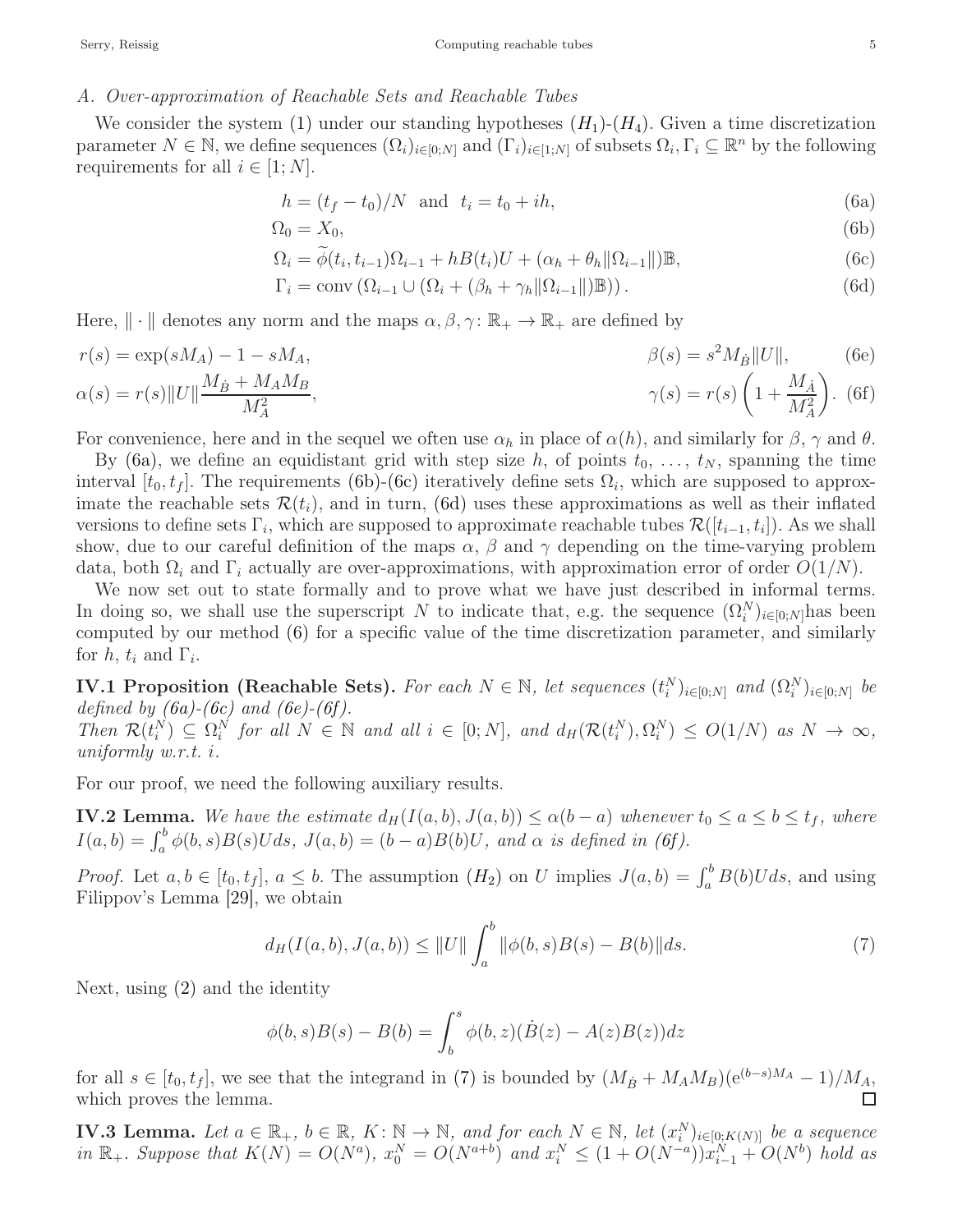$N \rightarrow \infty$ , uniformly w.r.t. i. Then  $x_i^N \leq O(N^{a+b})$  as  $N \to \infty$ , uniformly w.r.t. i.

*Proof.* By our hypotheses, there exist maps  $p, q, r \colon \mathbb{N} \to \mathbb{R}_+$  satisfying  $p(N) = O(N^{a+b})$ ,  $q(N) =$  $O(N^{-a})$  and  $r(N) = O(N^b)$  as  $N \to \infty$ , and

<span id="page-5-0"></span>
$$
x_0^N \le p(N) \text{ and } x_i^N \le (1 + q(N))x_{i-1}^N + r(N) \tag{8}
$$

for all sufficiently large  $N \in \mathbb{N}$  and all  $i \in [1; K(N)]$ . Define  $f(N, i) = (1 + q(N))^i$  for all  $N \in \mathbb{N}$ and all  $i \in [0; K(N)]$ , to arrive at  $f(N, i) \leq \exp(q(N)K(N))$ . Then, by our assumptions on q and K, the map f is bounded. In view of  $(8)$  and the variation-of-constants formula we conclude that  $x_i^N \leq O(N^{a+b})$  as claimed. □

Proof of Proposition [IV.1.](#page-4-9) For the sake of simplicity, throughout this proof we drop the superscript N from our notation. Let  $h$  be defined by  $(6a)$ .

The first claim holds for  $i = 0$  and all  $N \in \mathbb{N}$  as  $\mathcal{R}(t_0) = X_0 = \Omega_0$ . Assume that  $\mathcal{R}(t_i) \subseteq \Omega_i$ holds for some  $N \in \mathbb{N}$  and some  $i \in [0; N]$ . Then, using the identity [\(3\)](#page-3-7) and Lemma [IV.2](#page-4-10) as well as Lemma [A.2](#page-13-1)[\(v\),](#page-13-2) we obtain  $\mathcal{R}(t_{i+1}) \subseteq \phi(t_{i+1}, t_i) \Omega_i + h(t_{i+1})U + \alpha(h) \mathbb{B}$ . Moreover,  $\phi(t_{i+1}, t_i) \Omega_i \subseteq$  $\widetilde{\phi}(t_{i+1}, t_i) \Omega_i + \theta(h) \|\Omega_i\|$  by the estimate [\(4\)](#page-3-8) and Lemma [A.2](#page-13-1)[\(iii\)](#page-13-3)[\(v\),](#page-13-2) and so  $\mathcal{R}(t_{i+1}) \subseteq \Omega_{i+1}$ .

To prove the second claim, we use the triangle inequality, assumption  $(H_3)$  $(H_3)$  $(H_3)$  and estimates [\(2\),](#page-2-0) [\(4\)](#page-3-8) and [\(5\)](#page-3-4) to obtain the bound  $\|\phi(t_i, t_{i-1})\| \leq 1 + O(1/N)$  as  $N \to \infty$ , uniformly w.r.t. *i*. In turn, [\(5\),](#page-3-4) [\(6c\),](#page-4-3)  $(H_2)$  $(H_2)$  $(H_2)$  and the fact that  $\alpha(s) = O(s^2)$  as  $s \to 0$  together imply  $\|\Omega_i\| \leq (1 + O(1/N)) \|\Omega_{i-1}\| +$  $O(1/N)$ , and so  $\|\Omega_i\| \leq O(1)$  as  $N \to \infty$ , uniformly w.r.t. i, by Lemma [IV.3.](#page-4-11) It follows that  $\alpha(h)$  +  $\|\theta(h)\|\Omega_{i-1}\| \leq O(1/N^2)$  and  $d_H(\phi(t_i,t_{i-1})\Omega_{i-1},\phi(t_i,t_{i-1})\mathcal{R}(t_{i-1})) \leq (1+O(1/N))e_{i-1}+O(1/N^2),$ where  $e_i = d_H(\mathcal{R}(t_i), \Omega_i)$ . Moreover,  $d_H(hB(t_i)U, \int_{t_{i-1}}^{t_i} \phi(t_i, s)B(s)Uds) \leq O(1/N^2)$  by Lemma [IV.2,](#page-4-10) and so  $e_i \leq (1+O(1/N))e_{i-1}+O(1/N^2)$  as  $N \to \infty$ , uniformly w.r.t. *i*. Then  $e_i \leq O(1/N)$  by Lemma [IV.3,](#page-4-11) as claimed.  $\Box$ 

The following theorem, and its corollary immediately obtained using Lemma [A.2](#page-13-1)[\(vii\),](#page-13-4) provide a first solution to Problem [III.1.](#page-3-5)

<span id="page-5-1"></span>**IV.4 Theorem (Reachable Tubes).** For each  $N \in \mathbb{N}$ , let sequences  $(t_i^N)_{i \in [0;N]}$  and  $(\Gamma_i^N)_{i \in [1;N]}$  be defined by  $(6)$ . Then  $\mathcal{R}([t_{i-1}, t_i]) \subseteq \Gamma_i^N$  for all  $N \in \mathbb{N}$  and all  $i \in [1; N]$ , and  $d_H(\mathcal{R}([t_{i-1}, t_i]), \Gamma_i^N) \leq O(1/N)$  as

 $N \rightarrow \infty$ , uniformly w.r.t. i.

**IV.5 Corollary.** Under the hypotheses and in the notation of Theorem [IV.4,](#page-5-1) denote  $\widehat{R}_N = \cup_{i \in [1;N]} \Gamma_i^N$ . Then  $\mathcal{R}([t_0, t_f]) \subseteq \widehat{R}_N$  for all  $N \in \mathbb{N}$ , and  $d_H(\mathcal{R}([t_0, t_f]), \widehat{R}_N) = O(1/N)$  as  $N \to \infty$ .

Our proof of Theorem [IV.4](#page-5-1) uses the following auxiliary result.

<span id="page-5-3"></span>**IV.6 Lemma.** Let  $\gamma$  be defined by (6f), and let  $a, b \in [t_0, t_f]$  with  $a < b$ . Then  $\|\phi(t, a) - \psi(t, a, b)\| \le$  $(t-a)(b-a)^{-1}\gamma(b-a)$  for all  $t \in [a, b]$ , where  $\psi(t, a, b) = id + (\phi(b, a) - id)(t - a)/(b - a)$ .

*Proof.* The claim is obvious for  $t \in \{a, b\}$ , so we suppose that  $t_0 \le a < t < b \le t_f$ . Then, by a change of variable,

$$
\frac{t-a}{b-a} \int_a^b A(\tau(s))\phi(\tau(s),a)ds = \int_a^t A(s)\phi(s,a)ds,
$$

where  $\tau(s) = (t - a)(s - a)/(b - a) + a \in [a, s]$ , and so the difference  $\phi(t, a) - \psi(t, a, b)$  can be written as

<span id="page-5-2"></span>
$$
\frac{t-a}{b-a} \int_{a}^{b} A(\tau(s))\phi(\tau(s),a) - A(s)\phi(s,a)ds.
$$
 (9)

As the map  $s \mapsto A(s)\phi(s, a)$  is smooth, the integrand in [\(9\)](#page-5-2) takes the form  $\int_s^{\tau(s)} (A(z)+A(z)^2)\phi(z, a)dz$ . The claim then follows from the estimate  $(2)$  and assumption  $(H_3)$  $(H_3)$  $(H_3)$ .  $\Box$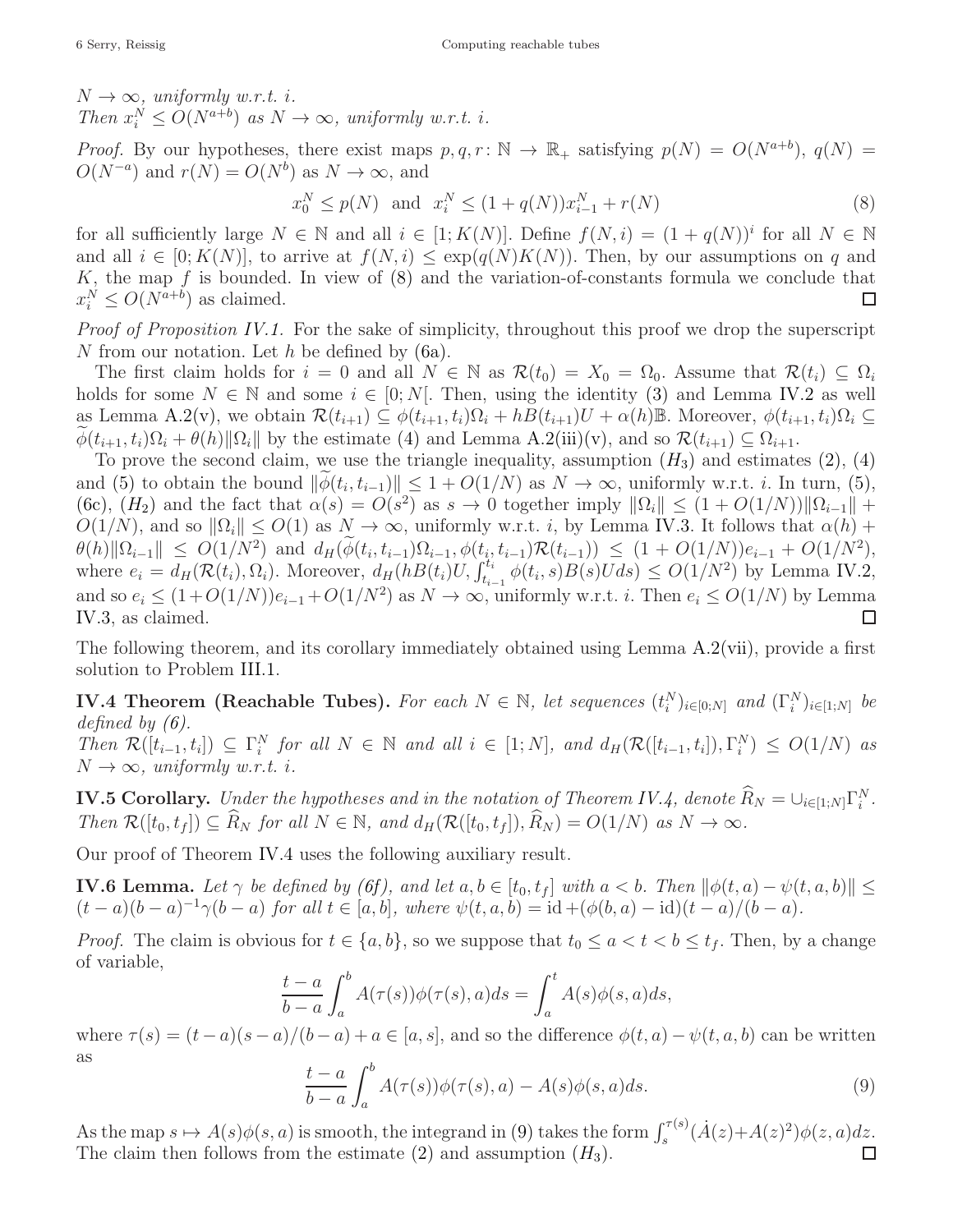We mention in passing that, in the time-invariant case of [\(1\)](#page-0-0) with  $B(t) = id$ , our estimates in Lemmas [IV.2](#page-4-10) and [IV.6](#page-5-3) reduce to those in [\[11,](#page-14-9) Lemma 2] and [\[11,](#page-14-9) p. 260, last inequ.], respectively. Another related but less precise estimate is given in [\[15,](#page-14-11) Lemma 1]. The mathematical tools we have used to treat the general time-varying case are quite different from the ones used in [\[11\]](#page-14-9), [\[15\]](#page-14-11).

*Proof of Theorem [IV.4.](#page-5-1)* For the sake of simplicity, throughout this proof we drop the superscript N from our notation. Moreover, we do not mention the domains  $\mathbb{N}, [1; N]$  and  $[t_{i-1}, t_i]$  of  $N, i$  and  $t$ , and asymptotic estimates are always meant to hold for  $N \to \infty$ , uniformly w.r.t. i and t. The map  $\psi$  is defined in Lemma [IV.6,](#page-5-3) and  $h$  is defined in  $(6a)$ .

We claim that  $\mathcal{R}(t) \subseteq E_{i,t}$  for all N, i and t, where

$$
E_{t,i} = \psi(t, t_{i-1}, t_i)R(t_{i-1}) + (t - t_{i-1})h^{-1}M_i,
$$
  
\n
$$
M_i = hB(t_i)U + (\alpha_h + \beta_h + \gamma_h ||\Omega_{i-1}||)\mathbb{B}.
$$

Indeed, using Lemmata [IV.6](#page-5-3) and  $A.2(iii),(v)$  $A.2(iii),(v)$  $A.2(iii),(v)$ , the compactness of reachable tubes, and Proposition [IV.1,](#page-4-9) we see that

<span id="page-6-0"></span>
$$
\phi(t, t_{i-1})R(t_{i-1}) \subseteq \psi(t, t_{i-1}, t_i)R(t_{i-1}) + \frac{t - t_{i-1}}{h}\gamma_h \|\Omega_{i-1}\|\|.
$$
\n(10)

Moreover, we obviously have  $||B(t_i)-B(t)|| \le hM_B$ , and in turn,  $d_H((t-t_{i-1})B(t)U, (t-t_{i-1})B(t_i)U) \le$  $(t - t_{i-1})\beta_h/h$  by Lemma [A.2](#page-13-1)[\(iii\).](#page-13-3) Then Lemmata [IV.2](#page-4-10) and A.2[\(v\),](#page-13-2) the compactness of U, and the fact that  $\alpha(s)/s$  is monotonically increasing in s, imply

<span id="page-6-1"></span>
$$
\int_{t_{i-1}}^{t} \phi(t,s)B(s)Uds \subseteq \frac{t - t_{i-1}}{h}(hB(t_i)U + (\alpha_h + \beta_h)\mathbb{B})
$$
\n(11)

for all  $N$ , i and t. Our claim then follows from the identity  $(3)$ . Moreover, the estimates from which the inclusions [\(10\)](#page-6-0) and [\(11\)](#page-6-1) have been obtained also show that  $d_H(R(t), E_{i,t}) \leq O(1/N^2)$ .

Next observe that the set  $E_{i,t}$  takes the form  $\{(1-\lambda)x + \lambda\phi(t_i,t_{i-1})x + \lambda m \mid x \in \mathcal{R}(t_{i-1}), m \in M_i\},\$ where  $\lambda = (t - t_{i-1})/h$ , and so  $E_{i,t} \subseteq F_{i,t}$  for all N, i and t, where  $F_{i,t}$  is defined to be the set

$$
\{(1-\lambda)x+\lambda\phi(t_i,t_{i-1})y+\lambda m\,|\,x,y\in\mathcal{R}(t_{i-1}), m\in M_i\}\,.
$$

Moreover, if  $z \in F_{i,t}$ , then there exist  $x, y \in \mathcal{R}(t_{i-1})$  and  $m \in M_i$  satisfying  $z = (1-\lambda)x + \lambda \phi(t_i, t_{i-1})y +$  $\lambda m$ . We define  $x' = (1 - \lambda)x + \lambda y \in \mathcal{R}(t_{i-1})$  and  $z' = (1 - \lambda)x' + \lambda \phi(t_i, t_{i-1})x' + \lambda m$  to obtain  $z - z' =$  $\lambda(1-\lambda)(\phi(t_i,t_{i-1})-id)(y-x)$ . The estimate [\(2\)](#page-2-0) then implies  $||z-z'|| \leq (\exp(hM_A)-1)||\Omega_{i-1}||/2$ , and as  $\|\Omega_i\| \leq O(1)$  by Proposition [IV.1](#page-4-9) and the compactness of reachable tubes, we arrive at  $d_H(E_{i,t}, F_{i,t}) \leq O(1/N).$ 

So far, we have shown that  $\mathcal{R}(t) \subseteq F_{i,t}$  for all N, i and t, and that  $d_H(\mathcal{R}(t), F_{i,t}) \leq O(1/N)$ . It follows that  $\mathcal{R}([t_{i-1}, t_i]) \subseteq \bigcup_{t \in [t_{i-1}, t_i]} F_{i,t}$ , and by Lemma [A.2](#page-13-1)[\(vii\),](#page-13-4) the Hausdorff distance between the two sets does not exceed  $O(1/N)$ . Next observe that

$$
\bigcup_{t \in [t_{i-1}, t_i]} F_{i,t} = \text{conv}\left(\mathcal{R}(t_{i-1}) \cup (\phi(t_i, t_{i-1})\mathcal{R}(t_{i-1}) + M_i)\right)
$$

by Lemma [A.1](#page-12-0)[\(ii\),](#page-12-1) and that  $\phi(t_i, t_{i-1}) \mathcal{R}(t_{i-1}) \subseteq \widetilde{\phi}(t_i, t_{i-1}) \Omega_{i-1} + \theta(h) \|\Omega_{i-1}\|$  B by Lemma [A.2](#page-13-1)[\(iii\)](#page-13-3)[,\(v\),](#page-13-2) the estimate [\(4\),](#page-3-8) and Proposition [IV.1.](#page-4-9) Thus,  $\bigcup_{t\in[t_{i-1},t_i]}F_{i,t}\subseteq\Gamma_i$  for all N and i, and the aforementioned results also show that the distance of the two sets does not exceed  $O(1/N)$ , which completes our proof.  $\Box$ 

So far, we have demonstrated that our method [\(6\)](#page-4-5) yields over-approximations of reachable sets and tubes, for any uncertainty sets  $X_0$  and U satisfying [H](#page-3-6)ypothesis  $(H_2)$ , assuming the ability to compute with compact convex sets in finite dimension. By suitably representing these sets and the set operations in [\(6\),](#page-4-5) thereby possibly specializing to a subclass of sets, the method can be implemented on a computer. See e.g. [\[13\]](#page-14-8), [\[32\]](#page-15-1) for a discussion of the merits of several classes of sets and their representations in reachability analysis.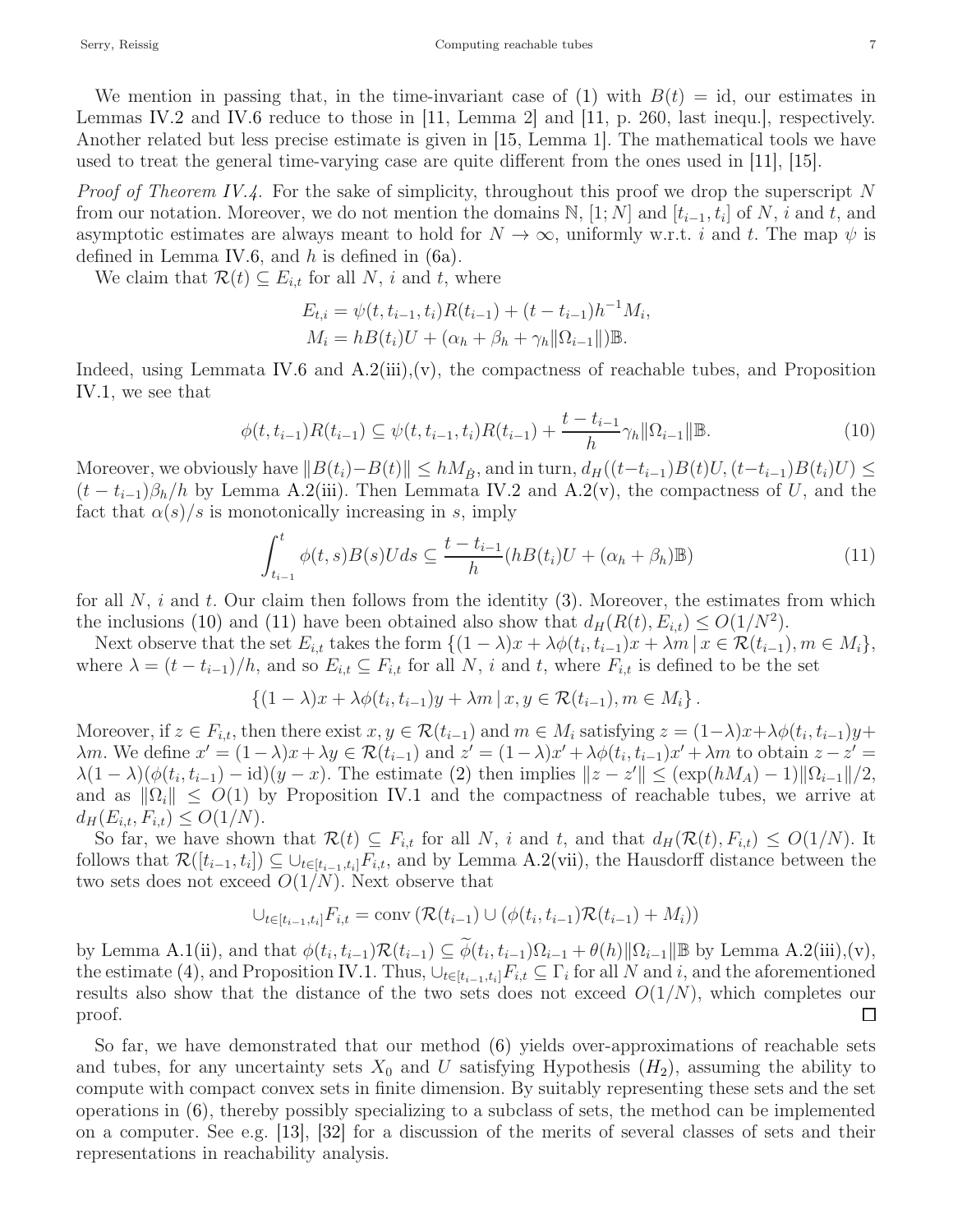# <span id="page-7-0"></span>B. Zonotopic Over-approximation

In this section, we present a variant of our method [\(6\)](#page-4-5) for the class of zonotopes, i.e., for sets of the form

<span id="page-7-10"></span>
$$
\bar{Z}(c,G) = c + G[-1,1]^q
$$
\n(12)

for some  $c \in \mathbb{R}^n$ ,  $G \in \mathbb{R}^{n \times q}$ , and  $q \in \mathbb{Z}_+$ , where c is the center and the columns of G are the generators of  $\bar{Z}(c, G)$ . In particular, we assume that the uncertainty of the system [\(1\)](#page-0-0) is given as zonotopes,

<span id="page-7-1"></span>
$$
X_0 = \overline{Z}(a, E) \quad \text{and} \quad U = \overline{Z}(c, G), \tag{13}
$$

where  $a \in \mathbb{R}^n$ ,  $c \in \mathbb{R}^m$ ,  $E \in \mathbb{R}^{n \times p}$ ,  $G \in \mathbb{R}^{m \times q}$ , and  $p, q \in \mathbb{Z}_+$ .

A problem with zonotopic implementations of [\(6\)](#page-4-5) is that zonotopes are not closed under convex hulls, and so the sets  $\Gamma_i$  defined in [\(6d\)](#page-4-4) are not, in general, zonotopes. We here follow an idea by GIRARD [\[9\]](#page-14-5) and replace  $\Gamma_i$  by a zonotope obtained using the enclosure operator Enc:  $(\mathbb{R}^n \times \mathbb{R}^{n \times p})^2 \to$  $\mathbb{R}^n \times \mathbb{R}^{n \times (2p+1)}$  given by

<span id="page-7-9"></span>Enc
$$
((b, F), (c, G)) = \left(\frac{b+c}{2}, \left(\frac{F+G}{2}, \frac{b-c}{2}, \frac{F-G}{2}\right)\right)
$$
 (14)

for all  $b, c \in \mathbb{R}^n$ ,  $F, G \in \mathbb{R}^{n \times p}$  and  $p \in \mathbb{Z}_+$ . Specifically, we propose the following variant of our method [\(6\)](#page-4-5) for the case of zonotopic uncertainties [\(13\).](#page-7-1) Given a time discretization parameter  $N \in \mathbb{N}$ , we shall compute sequences  $(b_i)_{i\in[0,N]}, (F_i)_{i\in[0,N]}, (d_i)_{i\in[1,N]}$  and  $(H_i)_{i\in[1,N]}$  satisfying the following conditions for all  $i \in [1; N]$ .

$$
b_0 = a \quad \text{and} \quad F_0 = E,\tag{15a}
$$

<span id="page-7-5"></span>
$$
m_{i-1} = ||(b_{i-1}, F_{i-1})||_{\infty} \text{ and } K_i = h(t_i)G,
$$
\n(15b)

<span id="page-7-7"></span><span id="page-7-6"></span><span id="page-7-4"></span><span id="page-7-3"></span><span id="page-7-2"></span>
$$
b_i = \phi(t_i, t_{i-1})b_{i-1} + h(t_i)c
$$
\n(15c)

$$
F_i = \left(\widetilde{\phi}(t_i, t_{i-1}) F_{i-1}, K_i, (\alpha_h + \theta_h m_{i-1}) \operatorname{id}\right),\tag{15d}
$$

$$
(d_i, J_i) = \text{Enc}\left((b_{i-1}, F_{i-1}), (b_i, \widetilde{\phi}(t_i, t_{i-1})F_{i-1})\right),
$$
\n(15e)

$$
H_i = (J_i, K_i, (\alpha_h + \beta_h + (\gamma_h + \theta_h)m_{i-1})\mathrm{id}), \qquad (15f)
$$

where h,  $t_i$ ,  $\alpha$ ,  $\beta$  and  $\gamma$  are given by [\(6a\),](#page-4-1) [\(6e\)](#page-4-6) and [\(6f\)](#page-4-7) and the norm  $\|\cdot\|$  in (6e) and (6f) is the maximum norm.

We note that the norm in [\(15b\)](#page-7-2) is straightforward to compute. See Lemma [A.3.](#page-13-5) Moreover, [\(15a\)-](#page-7-3) [\(15d\)](#page-7-4) is a straightforward implementation of the set operations in [\(6b\)](#page-4-2)[-\(6c\)](#page-4-3) into linear algebraic operations on centers and generators, and using induction it easily follows that

<span id="page-7-8"></span>
$$
\Omega_i = \bar{Z}(b_i, F_i) \quad \text{for all } i \in [0; N], \tag{16}
$$

provided that the norm  $\|\cdot\|$  in [\(6\)](#page-4-5) is the maximum norm and  $\mathbb B$  is the respective closed unit ball. Thus, by Proposition [IV.1,](#page-4-9) the pairs  $(b_i, F_i)$  produced by algorithm [\(15\)](#page-7-5) represent zonotopic overapproximations of reachable sets  $\mathcal{R}(t_i)$  with first order approximation error.

The case of reachable tubes is more involved and is the subject of Theorem [IV.7](#page-8-0) and its Corollary [IV.8](#page-8-1) below. We shall demonstrate that the pairs  $(d_i, H_i)$  produced by the algorithm [\(15\)](#page-7-5) represent zonotopes  $\bar{Z}(d_i, H_i)$  over-approximating the sets  $\Gamma_i$  defined in [\(6d\).](#page-4-4) Then, by Theorem [IV.4,](#page-5-1) these zonotopes over-approximate the reachable tubes  $\mathcal{R}([t_{i-1}, t_i])$ , and we shall also show that first order convergence is retained. This way, we obtain a solution to Problem [III.1](#page-3-5) which applies in the case that the uncertainty of the system [\(1\)](#page-0-0) is given as zonotopes, and, in contrast to the more general algorithm [\(6\),](#page-4-5) this solution can be directly implemented on a computer. As before, we shall use the superscript N to indicate that, e.g. the sequence  $(F_i^N)_{i\in[0,N]}$  has been computed by our method [\(15\)](#page-7-5) for a specific value of the time discretization parameter, and similarly for  $b_i$ ,  $d_i$  and  $H_i$ .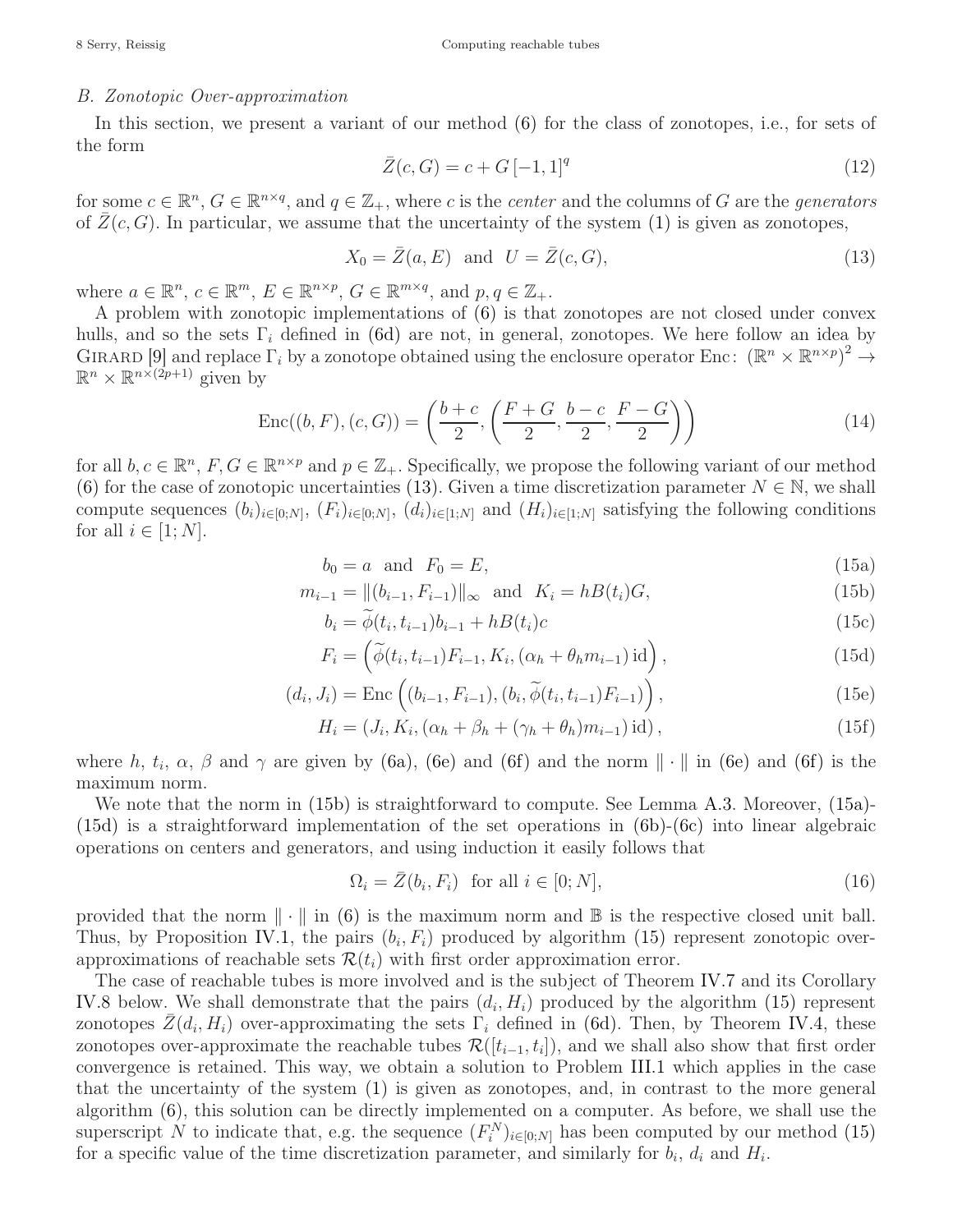<span id="page-8-0"></span>IV.7 Theorem (Zonotopic Over-approximation of Reachable Tubes). Assume [\(13\),](#page-7-1) and for each  $N \in \mathbb{N}$ , let sequences  $(t_i^N)_{i \in [0,N]}$ ,  $(d_i^N)_{i \in [1,N]}$  and  $(H_i^N)_{i \in [1,N]}$  be defined by  $(6a)$ ,  $(6e)$ ,  $(6f)$  and [\(15\),](#page-7-5) where the norm  $\|\cdot\|$  in [\(6e\)](#page-4-6) and (6f) is the maximum norm, and denote  $\Lambda_i^N = \overline{Z}(d_i^N, H_i^N)$ . Then  $\mathcal{R}([t_{i-1}, t_i]) \subseteq \Lambda_i^N$  for all  $N \in \mathbb{N}$  and all  $i \in [1, N]$ , and  $d_H(\mathcal{R}([t_{i-1}, t_i]), \Lambda_i^N) \leq O(1/N)$  as  $N \rightarrow \infty$ , uniformly w.r.t. i.

<span id="page-8-1"></span>**IV.8 Corollary.** Under the hypotheses and in the notation of Theorem [IV.7,](#page-8-0) denote  $\widehat{R}_N = \cup_{i \in [1;N]} \Lambda_i^N$ . Then  $\mathcal{R}([t_0, t_f]) \subseteq \widehat{R}_N$  for all  $N \in \mathbb{N}$ , and  $d_H(\mathcal{R}([t_0, t_f]), \widehat{R}_N) = O(1/N)$  as  $N \to \infty$ .

Our proof of Theorem [IV.7](#page-8-0) uses the following auxiliary result.

<span id="page-8-3"></span>**IV.9 Lemma.** Let  $\Omega, \Gamma, W \subseteq \mathbb{R}^n$  be non-empty, compact and convex, and suppose that  $0 \in W$ . Then

<span id="page-8-2"></span>
$$
conv(\Omega \cup (\Gamma + W)) \subseteq W + conv(\Omega \cup \Gamma), \tag{17}
$$

and the Hausdorff distance between the two sets does not exceed  $||W||$ .

*Proof.* Let  $r \in \text{conv}(\Omega \cup (\Gamma + W))$ . Then, by Lemma [A.1](#page-12-0)[\(ii\),](#page-12-1) there exist  $\lambda \in [0, 1], x \in \Omega, y \in \Gamma$  and  $z \in W$  such that

$$
r = \lambda x + (1 - \lambda)(y + z) = \lambda x + (1 - \lambda)y + (1 - \lambda)z.
$$

Notice that  $(1 - \lambda)z \in W$  as  $0, z \in W$ . Hence,  $r \in W + \text{conv}(\Omega \cup \Gamma)$  which implies [\(17\).](#page-8-2) Let  $s \in W + conv(\Omega \cup \Gamma)$ , then there exist  $\lambda \in [0,1]$ ,  $x \in \Omega$ ,  $y \in \Gamma$ ,  $z \in W$  such that  $s = \lambda x + (1-\lambda)y + z$ . Define  $t = \lambda x + (1 - \lambda)(y + z) \in \text{conv}(\Omega \cup (\Gamma + W))$ . Then we have  $s - t = \lambda z$ , and so  $\|s - t\| \leq \|W\|$ , which proves the bound.  $\Box$ 

Proof of Theorem [IV.7.](#page-8-0) For each  $N \in \mathbb{N}$ , let  $h^N$  and sequences  $(\Omega_i^N)_{i \in [0,N]}, (\Gamma_i^N)_{i \in [1,N]}, (b_i^N)_{i \in [0,N]},$  $(F_i^N)_{i\in[0,N]}, (J_i^N)_{i\in[1,N]}, (K_i^N)_{i\in[1,N]}$  and  $(m_i^N)_{i\in[0,N]}$  be defined by [\(6\)](#page-4-5) and [\(15\).](#page-7-5) In the sequel, we drop the superscript N from our notation, and often we do not mention the domains N and [1; N] of N and i. Everything is w.r.t. the maximum norm, here denoted by  $\|\cdot\|$ . This applies, in particular, to the norm  $\|\cdot\|$  and to the unit ball  $\mathbb B$  in [\(6\).](#page-4-5)

We claim that  $\Gamma_i \subseteq \Lambda_i$  for all N and i, and that  $d_H(\Gamma_i, \Lambda_i) \leq O(1/N)$ , where asymptotic estimates are always meant to hold for  $N \to \infty$ , uniformly w.r.t. *i*. The theorem then follows from an application of Theorem [IV.4.](#page-5-1)

To prove the claim, let  $N \in \mathbb{N}$  and  $i \in [1; N]$ , and denote  $P = \Omega_{i-1}$ ,  $L = \widetilde{\phi}(t_i, t_{i-1})$ ,  $w = h(t_i)c$ ,  $M = LP + w$ , and  $W = hB(t_i)(U - c) + (\alpha_h + \beta_h + (\gamma_h + \theta_h) ||P||) \mathbb{B}$ . Then  $\Gamma_i = \text{conv}(P \cup (M + W))$  by [\(6c\)](#page-4-3) and [\(6d\),](#page-4-4) and so  $\Gamma_i \subset W + \text{conv}(P \cup (LP+w))$  by Lemma [IV.9,](#page-8-3) and in turn, Lemma [A.3](#page-13-5)[\(iv\),](#page-13-6) [\(15c\)](#page-7-6) and [\(15e\)](#page-7-7) imply  $\Gamma_i \subseteq W + \bar{Z}(d_i, J_i)$ . Then  $W + \bar{Z}(d_i, J_i) = \Lambda_i$  by [\(15b\),](#page-7-2) [\(15f\)](#page-7-8) and Lemma [A.3](#page-13-5)[\(i\),](#page-13-7) which proves the first part of our claim. From Lemmata [IV.9](#page-8-3) and [A.3](#page-13-5)[\(iv\)](#page-13-6) we additionally obtain the bound  $d_H(\Gamma_i, \Lambda_i) \leq ||W|| + ||L - \text{id}|| ||F_{i-1}||.$  Next, Lemma [A.3](#page-13-5)[\(iii\)](#page-13-8) shows that  $||F_{i-1}|| \leq ||\Omega_{i-1}||$ , and the triangular inequality, Proposition [IV.1,](#page-4-9) and the estimate [\(2\)](#page-2-0) yield  $||L-\text{id}|| \leq O(1/N)$ . Finally, by the boundedness of B from assumption  $(H_3)$  $(H_3)$  $(H_3)$ , and by the fact that  $||\Omega_i|| \leq O(1)$  by Proposition [IV.1](#page-4-9) and the compactness of reachable tubes, we obtain  $||W|| = O(1/N)$ , which implies  $d_H(\Gamma_i, \Lambda_i) = O(1/N)$ as claimed.  $\Box$ 

To close this section, we discuss the complexity of the proposed method. It is easily seen that the memory requirement of algorithm [\(15\)](#page-7-5) is determined by the need to store the computed zonotopic over-approximation. The zonotope  $\Lambda_i^N$ ,  $i \in [1; N]$ , obtained in Theorem [IV.7,](#page-8-0) has  $2p+1+(2i-1)(q+1)$ n) generators, and consequently, the over-approximation  $\widehat{R}_N$  obtained in Corollary [IV.8](#page-8-1) consists of N zonotopes in  $\mathbb{R}^n$  with a total of  $(q+n)N^2 + (2p+1)N$  generators. In particular, the memory required by the zonotopic over-approximation, and in turn, the memory required by our method, is of order  $O(n^2N^2)$  as one of the variables n or N tends to infinity and the other one is fixed, where we have assumed both  $p = O(n)$  and  $q = O(n)$ . Regarding the run time of algorithm [\(15\),](#page-7-5) we additionally assume  $m = O(n)$  and consider only arithmetic operations. Then the computational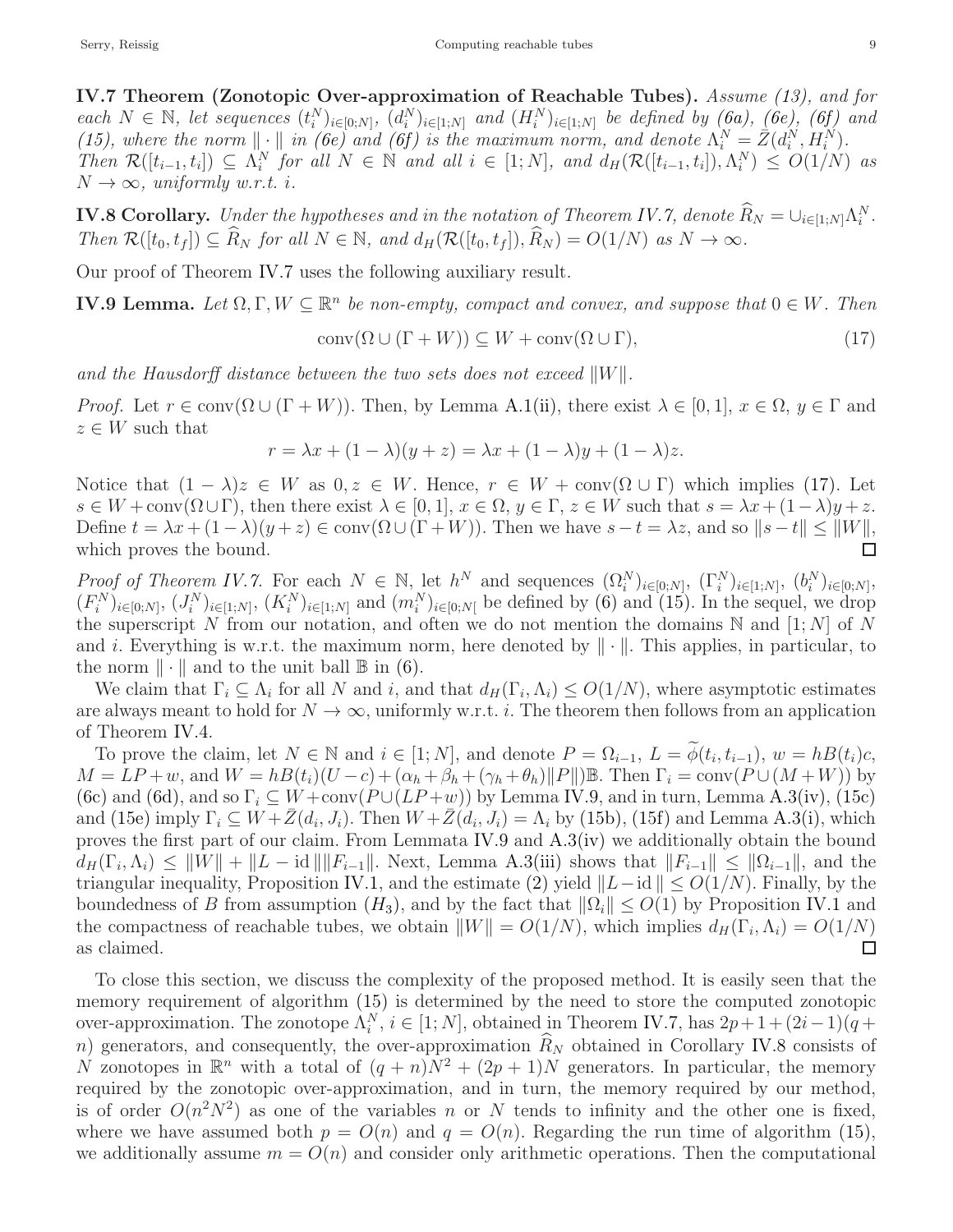

<span id="page-9-5"></span>Figure 1. Zonotopic over-approximations computed by the proposed method for the example in Section [V,](#page-9-0) for selected values of the discretization parameters N and  $N_d$ : Reachable tube  $\mathcal{R}([t_0, t_f])$  for  $N_d = 4$  (left), and maximum bridge displacement, upon all nodal points, obtained from reachable tube  $\mathcal{R}([t_0, t_f])$ , for  $N_d \in \{4, 8, 9, 10, 11\}$  (right).

effort is dominated by the multiplication of an  $n \times n$  matrix by an  $n \times (p + (i - 1)(q + n))$  matrix in step [\(15d\).](#page-7-4) Hence, the run time of algorithm [\(15\)](#page-7-5) is of order  $O(n^3N^2)$  as one of the variables n or N tends to infinity and the other one is fixed.

## <span id="page-9-2"></span>V. Numerical Example

<span id="page-9-0"></span>In this section, we demonstrate the performance of the proposed method on a comprehensive numerical example. Specifically, we consider several instances of a reduced order model, obtained by finite difference approximation, of an infinite dimensional pedestrians-footbridge system.

#### A. Footbridge Model

Analyzing the dynamic response of footbridges is crucial for their structural integrity and the safety of pedestrians [\[33\]](#page-15-2), [\[34\]](#page-15-3). In this example, we consider a continuum model of a pedestriansfootbridge system. The pedestrians' stroll on the footbridge generates dynamic load which triggers deformation of the footbridge. The lateral displacement of the footbridge is given by the function  $q: \mathcal{I} \times [0,L] \to \mathbb{R}$ , where L denotes the length of the bridge, and  $\mathcal{I} = [t_0, t_f]$  is the compact time interval under consideration. Let  $S = \mathcal{I} \times [0, L]$ . The function q satisfies (see, e.g. [\[33,](#page-15-2) eq. 29] [\[34,](#page-15-3) eqs. 2.91, 2.92] [\[35,](#page-15-4) eq. 2])

<span id="page-9-1"></span>
$$
mD_1^2q + EID_2^4q + cD_1q = f_p(t, y), \ (t, y) \in \mathcal{S},\tag{18a}
$$

$$
f_p(t, y) = f_0 \cos(\omega t) q(t, y) + w(t, y), \ (t, y) \in \mathcal{S},\tag{18b}
$$

$$
|w(t, y)| \le \bar{w}, (t, y) \in \mathcal{S},\tag{18c}
$$

$$
q(t,0) = q(t,L) = D_2^2 q(t,0) = D_2^2 q(t,L) = 0, \ t \in \mathcal{I},\tag{18d}
$$

<span id="page-9-4"></span><span id="page-9-3"></span>
$$
q(t_0, y) = D_1 q(t_0, y) = 0, \ y \in [0, L], \tag{18e}
$$

where  $D_i^k q$  denotes the kth order partial derivative of the map q w.r.t. its ith argument,  $D_1 := D_1^1$ , m denotes the mass per unit length, EI is the bending stiffness, c is a damping coefficient,  $f_p(t, y)$  is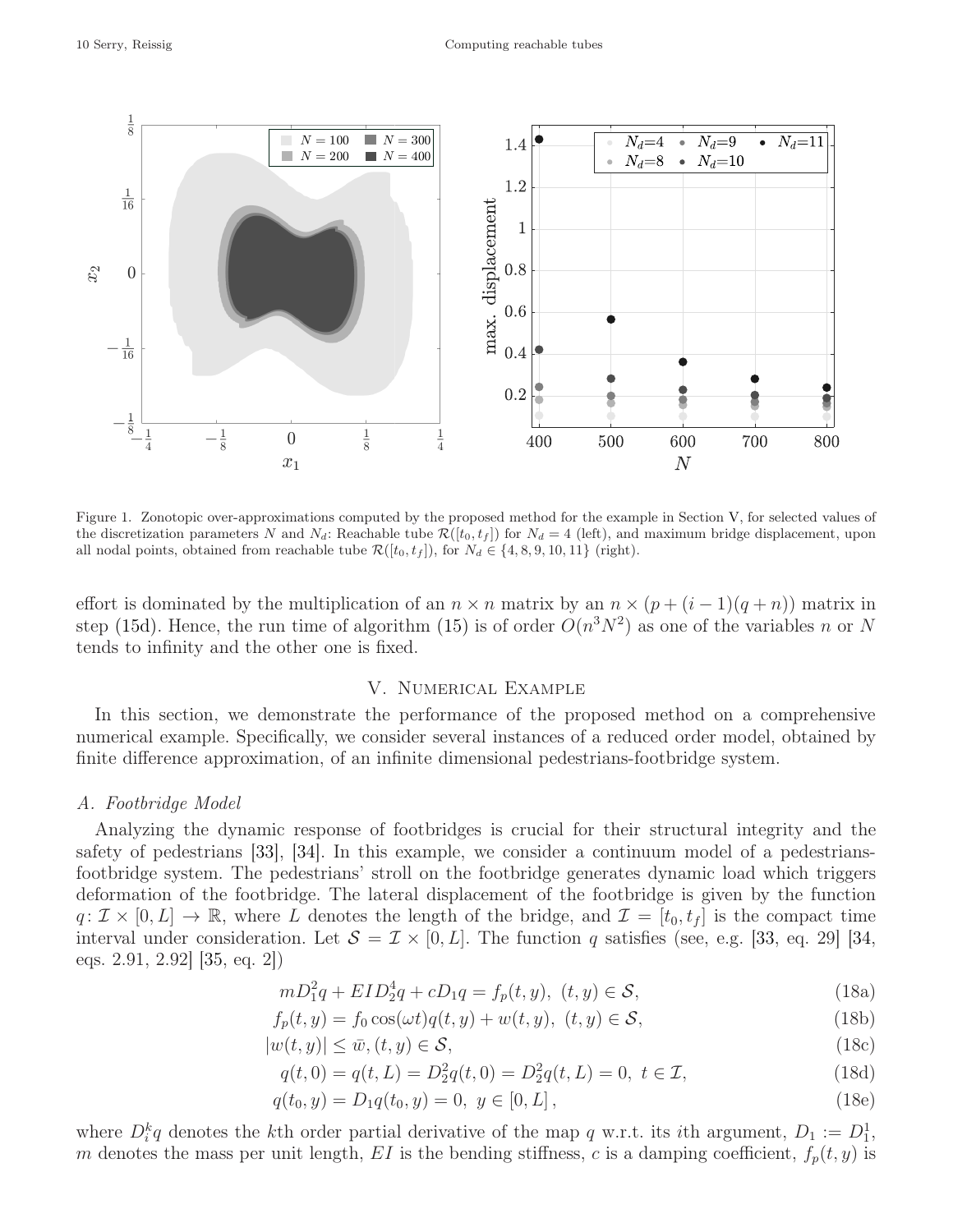

<span id="page-10-2"></span>Figure 2. Performance of the proposed method on the example in Section [V](#page-9-0) for the time discretization parameter  $N = 100$ , depending on the dimension  $n$  of the state space of the system  $(1)$ : Total number of components of the generators of the computed zonotopic over-approximation (left), and run time (right).

the load per unit length,  $f_0$  and  $\omega$  are model parameters,  $w(t, y)$  is a bounded uncertain term, and  $\bar{w} \in \mathbb{R}_+$  is the bound on the uncertainty.

## B. Reduced Order Model

Now, we deduce a reduced order model from system [\(18\)](#page-9-1) by means of finite difference. Let  $N_d$ be a spatial discretization parameter with  $N_d \geq 4$ , and  $h_y := L/N_d$ ,  $y_i := ih_y$ ,  $i \in [0; N_d]$ . By replacing the 4th order spatial derivative in [\(18a\)](#page-9-2) with second order centered difference (see, e.g. [\[36\]](#page-15-5)), and the second order spacial derivatives in [\(18d\)](#page-9-3) with first order forward and backward differences, respectively, and considering the homogeneous boundary and initial conditions in [\(18d\)](#page-9-3) and [\(18e\),](#page-9-4) we obtain the approximating model  $m\ddot{z} + K(t)z + c\dot{z} = v(t)$ , where  $z(0) = \dot{z}(0) = 0$ ,  $v(t) \in [-\bar{w}, \bar{w}]^{N_d-3}$ ,  $t \in [t_0, t_f],$  and  $K(\cdot)$  is obtained from the finite difference approximation. By setting  $x = (z, \dot{z}),$  we arrive at a problem for system [\(1\),](#page-0-0) where

<span id="page-10-0"></span>
$$
A(t) = \begin{pmatrix} 0 & \text{id} \\ -\frac{1}{m}K(t) & -\frac{c}{m}\text{id} \end{pmatrix} \quad \text{and} \quad B = \begin{pmatrix} 0 \\ \text{id} \end{pmatrix},\tag{19a}
$$

<span id="page-10-1"></span>
$$
U = [-\bar{w}/m, \bar{w}/m]^{N_d - 3}, X_0 = \{0\}.
$$
 (19b)

The dimension of the system [\(1\)](#page-0-0) is  $n = 2(N_d - 3)$ . We note that system [\(19\),](#page-10-0) for the case  $N_d = 4$ , corresponds to a damped and perturbed version of the well-known Mathieu equation which models various physical phenomena and engineering systems; see, e.g. [\[26\]](#page-14-18). We also note that the approach followed above to obtain the reduced order linear time-varying (LTV) problem [\(19\)](#page-10-0) from [\(18\)](#page-9-1) has been followed in the literature to construct benchmark problems for reachability analysis of linear time-invariant (LTI) systems [\[37\]](#page-15-6). In this example, we set  $L = 10$ ,  $m = 2$ ,  $c = f_0 = EI = \omega = 1$ ,  $\bar{w}=0.01$ , and  $[t_0, t_f] = [0, 20]$ . We aim at over-approximating the reachable tube  $\mathcal{R}([t_0, t_f])$  of [\(1\)](#page-0-0) for several instances of  $N_d$ , using the proposed method. The computed over-approximations will be used to obtain bounds on the bridge displacements and will be analyzed in terms of accuracy and computational costs.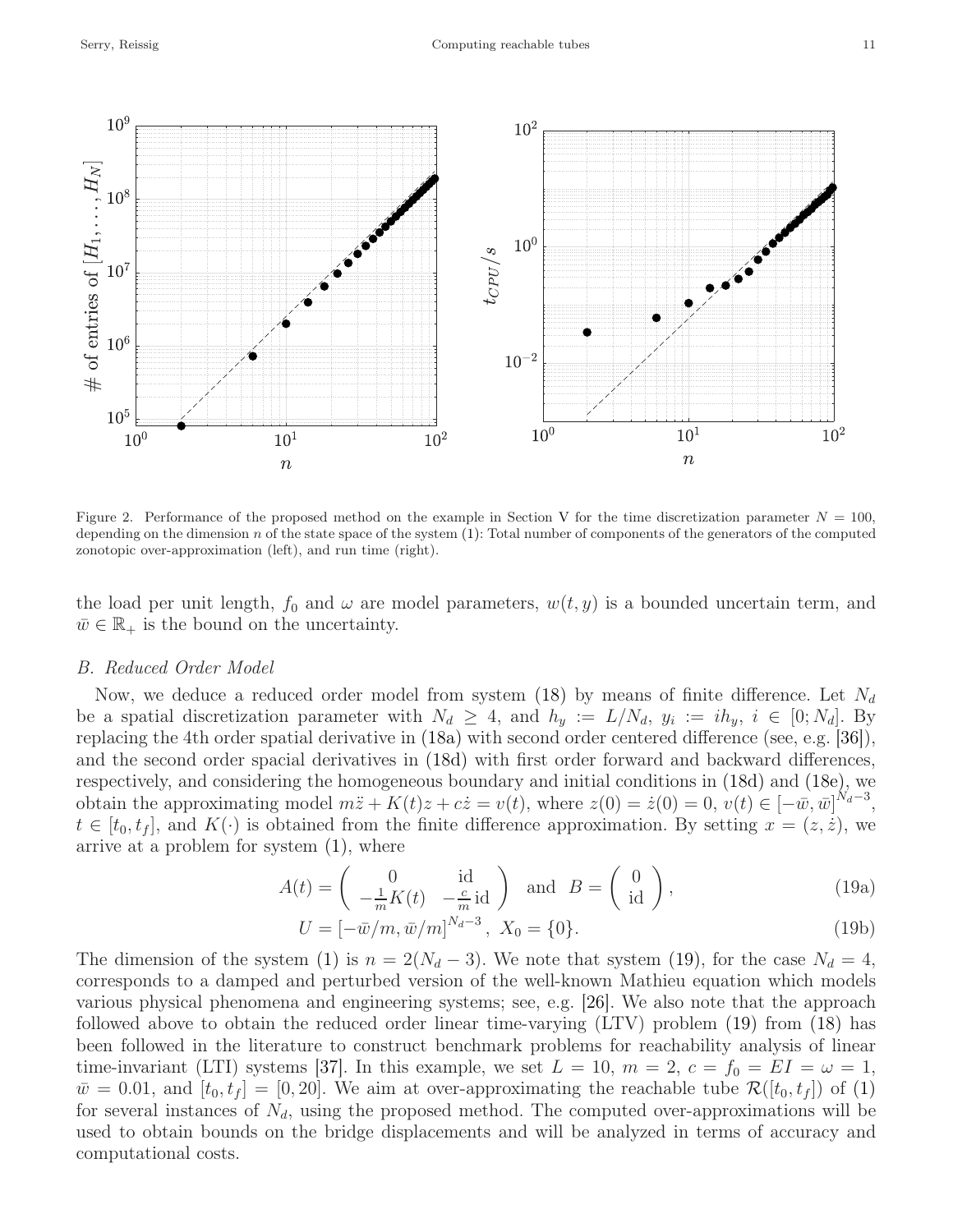

<span id="page-11-0"></span>Figure 3. Comparison between the zonotopic variant, with  $N = 800$ , and the ET both applied to the example in Section [V](#page-9-0) for different instances of the discretization parameter  $N_d$ : Estimation of maximum bridge displacement at time  $t_f$ , and run time (right).

## C. Implementation

To address the problem described above, we employ the zonotopic variant of the proposed method as given in [\(15\).](#page-7-5) Moreover, we take advantage of the smoothness of the matrix-valued function  $A(\cdot)$ in [\(19a\)](#page-10-1) and use a second order approximation  $\phi$  of the transition matrix as given in Lemma [A.4.](#page-13-0) The zonotopic variant is implemented in MATLAB (2019a), and MATLAB is run on an AMD Ryzen 5 2500U/ 2GHz processor. Plots of zonotopes are produced with the help of software CORA [\[38\]](#page-15-7).

# D. Results

First, we demonstrate the over-approximations obtained by the proposed method. [Fig. 1](#page-9-5) illustrates several over-approximations of  $\mathcal{R}([t_0, t_f])$ , with  $N_d = 4$ . As seen in the mentioned figure, the accuracy of the over-approximations increases as the value of  $N$  increases, which matches with the findings of this work. Next, bounds on the displacement of the bridge are obtained based on several overapproximations of  $\mathcal{R}([t_0, t_f])$  for several instances of  $N_d$ . [Fig. 1](#page-9-5) also illustrates bounds on bridge displacement obtained for several values of  $N_d$  and N. The quality of the bounds improves as N increases due to the increased accuracy of the computed over-approximations.

Finally, the scalability of the proposed method is illustrated by considering a fixed value of the time discretization parameter N and selected values of the spatial discretization parameter  $N_d$ . [Fig. 2](#page-10-2) indicates a memory requirement of order  $O(n^2)$ , as predicted by the discussion at the end of Section [IV,](#page-3-9) and a run time of order  $O(n^{2.4})$  approximately, which is less than the predicted  $O(n^3)$ . The difference is due to the fact that MATLAB takes advantage of the sparse structure of the matrix  $\Phi$ in Lemma [A.4,](#page-13-0) inherited from the matrix  $A$  in [\(19a\).](#page-10-1)

## E. Comparison: Ellipsoidal Techniques

In this subsection, we illustrate the performance of the zonotopic variant of the proposed method in comparison with ellipsoidal techniques [\[5\]](#page-14-4) implemented in the ellipsoidal toolbox (ET) [\[39\]](#page-15-8).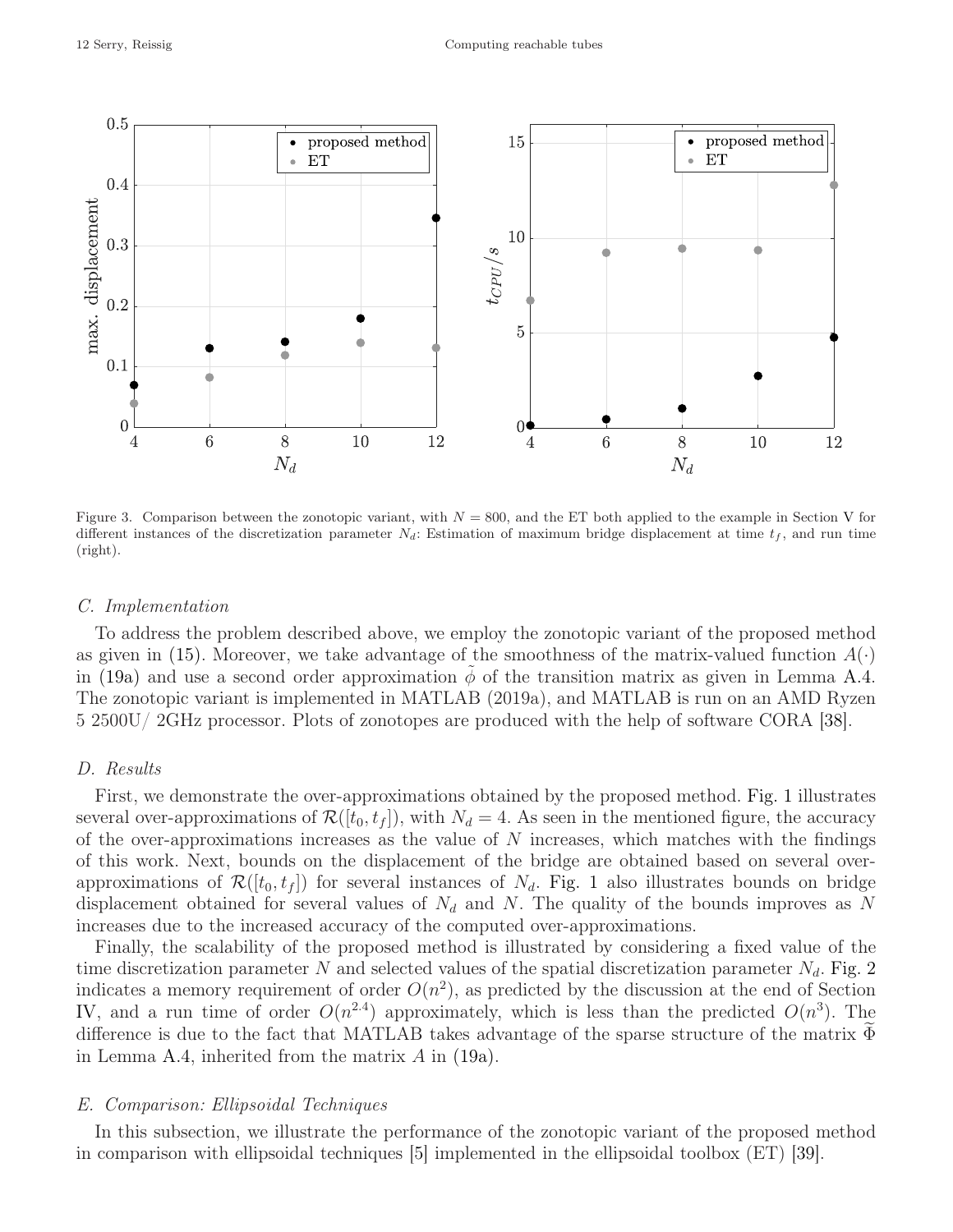As we have discussed in the Introduction, ellipsoidal techniques yield reachable tubes only in implicit form, and hence we restrict the scope of the comparison to reachable sets only. Here, we consider different instances of system [\(19\)](#page-10-0) with  $n \in [2, 18]$ , or equivalently,  $N_d \in [4, 12]$ . The ellipsoidal set  $\tilde{U} := (\bar{w}/m)\mathbb{B}_2$ , where  $\mathbb{B}_2$  is the 2-norm closed unit ball in  $\mathbb{R}^{N_d-3}$ , is considered as the input set when applying the ET, as the ET is directly applicable to ellipsoidal initial and input sets only. Since  $U \subseteq U$ , the ET is given the advantage of using a smaller input set. As the sets BU and  $X_0$ are degenerate, the ET requires defining a regularization parameter, which we have set to be 10<sup>-3</sup>, which introduces full dimensional conservative substitutes. Moreover, we arbitrarily use the direction vector  $e_1 = (1, 0, 0, \ldots)$  in our computations of ellipsoidal approximations. The zonotopic variant is implemented with  $N = 800$  and restricted to compute reachable sets only (computations in equations [\(15e\)](#page-7-7) and [\(15f\)](#page-7-8) are omitted). Both techniques are set to obtain over-approximations of  $\mathcal{R}(t_f)$  which are subsequently used to estimate the maximum bridge displacement, upon all nodal points, at time  $t_f$ .

[Fig. 3](#page-11-0) (left) shows that for instances of system [\(19\),](#page-10-0) with  $N_d \in [4, 12]$ , the zonotopic variant performs very well in comparison with the ET in terms of estimating maximum bridge displacement despite the inherent disadvantage of using a larger input set and of accounting for approximation errors which are not considered by the ET. As seen from [Fig. 3](#page-11-0) (left), the effect of these errors is more pronounced for increasing state space dimension, which is due to rapidly growing estimates of matrix norms of the system matrices and their derivatives (growth is of order  $O(n^4)$  as a result of the finite difference approximation of the 4th order derivative in equation [\(18a\)\)](#page-9-2). [Fig. 3](#page-11-0) (right) illustrates that the zonotopic variant outperforms the ET in terms of computational time for the instances of system [\(19\),](#page-10-0) with  $N_d \in [4, 12]$ . We note, however, that the ET computes additionally under-approximations of reachable sets, which might contribute to the relatively higher computational time.

## VI. CONCLUSION

We have proposed a method to compute over-approximations of reachable tubes for LTV systems that are additionally represented in a form suitable for formal verification purposes. The method has been inspired by existing techniques for LTI systems, and, when applied to that special case, it is almost equivalent to those in [\[9\]](#page-14-5), [\[11\]](#page-14-9), except that it additionally requires to repeatedly compute convex hulls. We have also presented a zonotopic variant of the method and demonstrated its performance on an example, which indicates that the computational effort is comparable to that of existing methods approximating reachable sets rather than tubes. The accuracy of our method could be improved by implementing component-wise estimates as in e.g. [\[12\]](#page-14-23), in place of matrix and vector norms.

# **APPENDIX**

<span id="page-12-2"></span><span id="page-12-0"></span>**A.1 Lemma (Convex Sets).** Let  $\Omega, \Gamma \subseteq \mathbb{R}^n$  be convex,  $\alpha, \beta \in \mathbb{R}$ , and  $L \in \mathbb{R}^{m \times n}$ . Then the following holds.

- <span id="page-12-1"></span>(i) The sets  $\alpha\Omega$ ,  $\Omega + \Gamma$  and  $L\Omega$  are convex. They are additionally compact if  $\Omega$  and  $\Gamma$  are so.
- (ii) If  $\Omega$  and  $\Gamma$  are additionally non-empty, then conv $(\Omega \cup \Gamma) = {\lambda x + (1 \lambda)y \mid x \in \Omega, y \in \Gamma, \lambda \in [0,1]}$ .

Proof. For [\(i\),](#page-12-2) see [\[40,](#page-15-9) Sect. 3] and note that images of compact sets under continuous maps are compact. For [\(ii\),](#page-12-1) see [\[40,](#page-15-9) Th. 3.3].  $\Box$ 

The Hausdorff distance  $d_H(\Omega, \Gamma)$  of two non-empty bounded subsets  $\Omega, \Gamma \subseteq \mathbb{R}^n$  w.r.t.  $\|\cdot\|$  is defined by

$$
d_H(\Omega, \Gamma) = \inf \{ \varepsilon > 0 \, | \, \Omega \subseteq \Gamma + \varepsilon \mathbb{B}, \Gamma \subseteq \Omega + \varepsilon \mathbb{B} \},
$$

and is used to measure the extent by which the two sets  $\Omega$  and  $\Gamma$  differ from each other. This distance satisfies the triangle inequality, it is a metric when restricted to non-empty compact subsets of  $\mathbb{R}^n$ [\[41\]](#page-15-10), and it additionally enjoys the properties in the following lemma.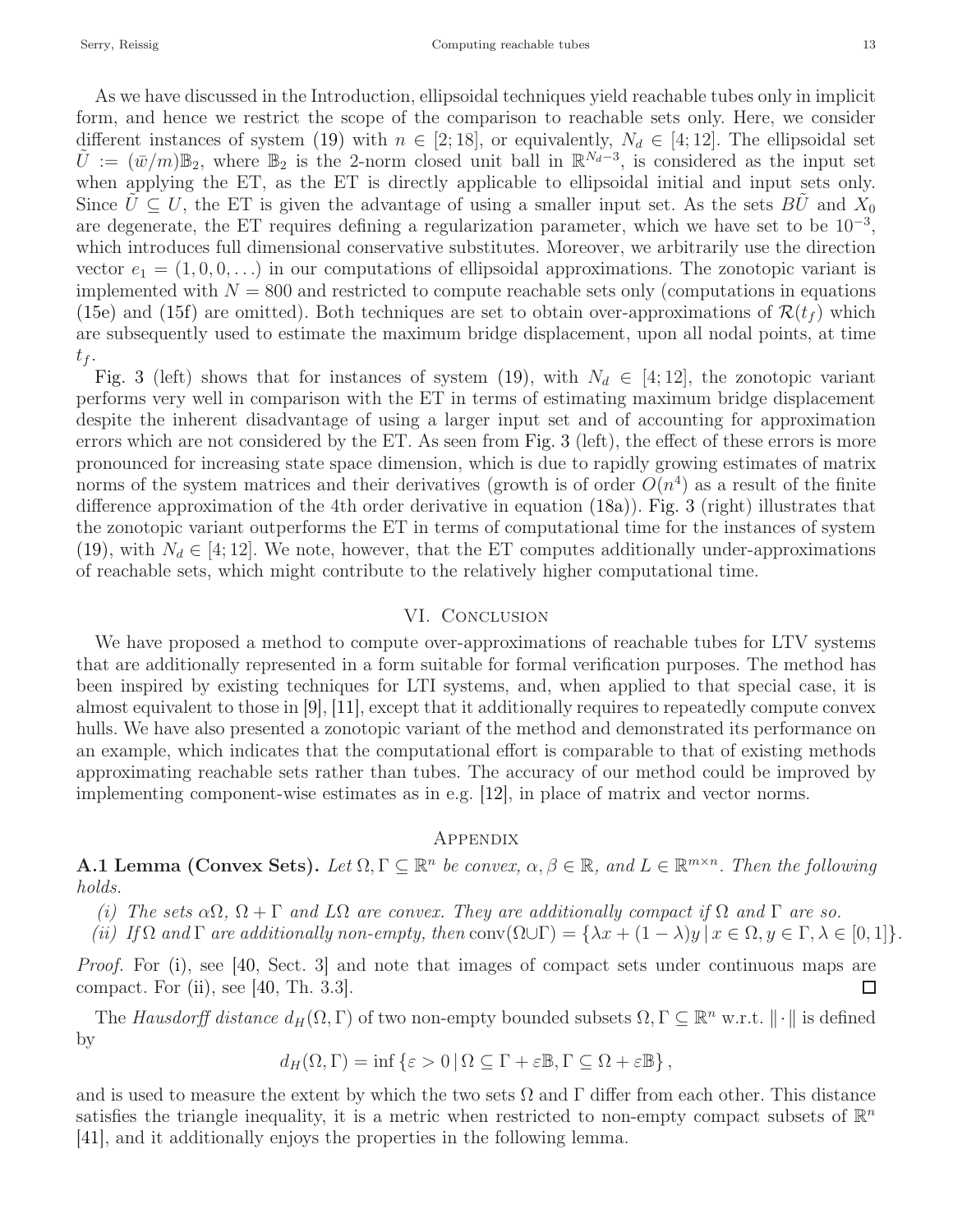<span id="page-13-9"></span><span id="page-13-1"></span>A.2 Lemma (Hausdorff Distance). Let  $\Omega, \Omega', \Gamma, \Gamma' \subseteq \mathbb{R}^n$  be non-empty and bounded, and let  $A, B \in \mathbb{R}^{m \times n}$  and  $\delta, \varepsilon \in \mathbb{R}_+$ . Then the following holds:

- <span id="page-13-10"></span>(i)  $d_H(\Omega + \Gamma, \Omega' + \Gamma') \leq d_H(\Omega, \Omega') + d_H(\Gamma, \Gamma').$
- <span id="page-13-3"></span>(ii)  $d_H(A\Omega, A\Gamma) \leq ||A|| d_H(\Omega, \Gamma).$
- <span id="page-13-11"></span>(iii)  $d_H(A\Omega, B\Omega) \leq ||A - B|| ||\Omega||.$
- <span id="page-13-2"></span> $(iv)$   $\|\Omega\| = d_H(\Omega, \{0\}).$
- <span id="page-13-12"></span>(v) If  $\Omega$  and  $\Gamma$  are additionally closed, then  $d_H(\Omega, \Gamma) \leq \varepsilon$  iff  $\Omega \subseteq \Gamma + \varepsilon \mathbb{B}$  and  $\Gamma \subseteq \Omega + \varepsilon \mathbb{B}$ .
- <span id="page-13-4"></span>(vi) If  $d_H(\Omega, \Gamma) \leq \varepsilon$ , then  $d_H(\Omega, \Gamma + \delta \mathbb{B}) \leq \varepsilon + \delta$ .

(vii) Let  $(\Omega_i)_{i\in I}$  and  $(\Gamma_i)_{i\in I}$  be families of non-empty subsets of  $\mathbb{R}^n$ . Then  $d_H(\cup_{i\in I}\Omega_i,\cup_{i\in I}\Gamma_i) \leq$  $\sup_{i\in I} d_H(\Omega_i, \Gamma_i).$ 

*Proof.* For [\(i\),](#page-13-9) [\(iii\)](#page-13-3) and [\(v\),](#page-13-2) see [\[41,](#page-15-10) Lemma 2.2], [\[25,](#page-14-6) Lemma 0.1.2.7], and the discussion in [\[42,](#page-15-11) p. 48. The definition of  $d_H$  directly implies [\(ii\)](#page-13-10) and [\(iv\),](#page-13-11) and [\(i\)](#page-13-9) and [\(iv\)](#page-13-11) imply [\(vi\).](#page-13-12) To prove [\(vii\),](#page-13-4) we may assume that  $\sup_{i\in I} d_H(\Omega_i, \Gamma_i) < \varepsilon$  for some real  $\varepsilon$ . Then  $d_H(\Omega_i, \Gamma_i) < \varepsilon$  for every  $i \in I$ , and in turn  $\Omega_i \subseteq \varepsilon \mathbb{B} + \Gamma_i$ . It follows that  $\cup_{i \in I} \Omega_i \subseteq \varepsilon \mathbb{B} + \cup_{i \in I} \Gamma_i$ , and similarly with the roles of  $\Omega_i$  and  $\Gamma_i$ interchanged. Hence,  $d_H(\cup_{i\in I}\Omega_i, \cup_{i\in I}\Gamma_i) \leq \varepsilon$ , and since the bound  $\varepsilon$  was arbitrary, we are done.  $\Box$ 

In the following result, given a norm  $\|\cdot\|$  on  $\mathbb{R}^n$ , it is assumed that the norm of any matrix  $A \in \mathbb{R}^{n \times p}$ is w.r.t. the maximum norm on  $\mathbb{R}^p$ , i.e.,  $||A|| = \sup \{||Ax|| \mid ||x||_{\infty} \leq 1\}.$ 

<span id="page-13-5"></span>**A.3 Lemma (Zonotopes).** Let  $b, c \in \mathbb{R}^n$ ,  $F \in \mathbb{R}^{n \times p}$ ,  $G \in \mathbb{R}^{n \times q}$ , and  $L \in \mathbb{R}^{m \times n}$ , and denote  $\Omega = \overline{Z}(b, F), \Gamma = \overline{Z}(c, G)$ . Then the following holds.

- <span id="page-13-13"></span><span id="page-13-7"></span>(i)  $\Omega + \Gamma = \overline{Z}(b + c, (F, G))$ , where  $(F, G) \in \mathbb{R}^{n \times (p+q)}$ .
- <span id="page-13-8"></span>(ii)  $L\Gamma = \overline{Z}(Lc, LG).$

(iii)  $\|\Gamma\| = \|(c, G)\|$ , where  $(c, G) \in \mathbb{R}^{n \times (q+1)}$ . In particular,  $\|\Gamma\|_{\infty} = \max\left\{|c_i| + \sum_{j=1}^q |G_{i,j}|\,\bigg|\,i \in [1; n]\right\}$ .

<span id="page-13-6"></span>(iv) If  $p = q$ , then conv $(\Omega \cup \Gamma) \subseteq Z(\text{Enc}((b, F), (c, G))),$  where the operator Enc is defined in [\(14\).](#page-7-9) Moreover, the Hausdorff distance between the two sets does not exceed  $\|F - G\|$ . In particular, for the Hausdorff distance w.r.t. the maximum norm, the bound equals  $\max\left\{\sum_{j=1}^{n} |F_{i,j} - G_{i,j}| \mid i \in [1; n]\right\}$ .

*Proof.* For [\(i\)](#page-13-7) and [\(ii\),](#page-13-13) see [\[43,](#page-15-12) Prop. 1.4, 1.5]. To prove [\(iii\),](#page-13-8) note that  $\|\bar{Z}(0,(c,G))\| = \|(c,G)\|$  by the very definition [\(12\)](#page-7-10) of  $\overline{Z}$ , and that  $\Gamma \subseteq \overline{Z}(0,(c,G))$ . It remains to show that  $\|\overline{Z}(0,(c,G))\| \leq \|\Gamma\|$ . To this end, let  $p = \alpha c + y$  for some  $\alpha \in [-1, 1]$  and  $y \in G[-1, 1]^q$ . Then  $p = \lambda(c + y) + (1 - \lambda)(y - c)$ for  $\lambda = (1 + \alpha)/2 \in [0, 1]$ , and so  $||p|| \le \max{||c + y||, ||c - y||}$  as  $|| \cdot ||$  is convex. It follows that  $||p|| \le ||\Gamma||$  since  $c+y, c-y \in \Gamma$ . The set inclusion claim in [\(iv\)](#page-13-6) is known [\[9\]](#page-14-5); we sketch a proof: Denote  $E = \overline{Z}(\text{Enc}((b, F), (c, G)))$  and let  $x = b + F\lambda$  for some  $\lambda \in [-1, 1]^p$ . Then  $x = (b+c)/2 + (b-c)/2 +$  $(F+G)\lambda/2 + (F-G)\lambda/2 \in E$ . This shows that  $\Omega \subseteq E$ , and similarly we obtain  $\Gamma \subseteq E$ . The claim follows as E is convex. To prove the estimate, which improves Girard's result [\[9\]](#page-14-5), let  $x \in E$ . Then  $2x = b + c + \alpha(b - c) + (F + G)\mu + (F - G)\nu$  for some  $\alpha \in [-1, 1]$  and some  $\mu, \nu \in [-1, 1]^p$ . Define  $y = \lambda(c + G\mu) + (1 - \lambda)(b + F\mu)$  for  $\lambda = (1 - \alpha)/2 \in [0, 1]$ . Then  $y \in \text{conv}(\Omega \cup \Gamma)$  by Lemma [A.1](#page-12-0)[\(ii\),](#page-12-1) and  $x - y = (F - G)(\nu - \alpha \mu)/2$ . Since  $\|\nu - \alpha \mu\|_{\infty} \leq 2$ , we arrive at  $\|x - y\| \leq \|F - G\|$ , which proves the bound.  $\Box$ 

<span id="page-13-0"></span>**A.4 Lemma (Taylor's method of order 2).** Suppose that hypotheses  $(H_1)$  $(H_1)$  $(H_1)$ - $(H_3)$  in Section [III](#page-3-0) hold. Additionally assume that A is of class  $C^2$  and that  $\|\ddot{A}(t)\| \leq M_{\ddot{A}}$  holds for all  $t \in [t_0, t_f]$ . Define  $\widetilde{\phi}: D \to \mathbb{R}^{n \times n}$  by  $\widetilde{\phi}(t,s) = \mathrm{id} + (t-s)A(s) + (t-s)^2(\dot{A}(s) + A(s)^2)/2$ . Then condition ([H](#page-3-1)<sub>4</sub>) in Section [III](#page-3-0) holds with  $\theta$  given by  $\theta(h) = (1 + 3M_{\AA}/M_A^2 + M_{\AA}/M_A^3)(\exp(hM_A) - h^2M_A^2/2 - hM_A - 1)$ .

*Proof.* The map  $\theta$  is clearly monotonically increasing, and  $\theta(h) = O(h^3)$  as  $h \to 0$ , which implies [\(5\).](#page-3-4) Given  $s \in [t_0, t_f]$ , Taylor's formula for  $\phi(\cdot, s)$  about the point s reads  $\phi(t, s) = \tilde{\phi}(t, s) + \frac{1}{2}(t - s)^3 \int_0^1 (1 - t^2)^{-3} \phi(t, s) dt$ z)<sup>2</sup> $D_1^3 \phi(s + z(t-s), s)$ dz. Using the identity  $D_1^3 \phi(t, s) = (\ddot{A}(t) + 2A(t)\dot{A}(t) + \dot{A}(t)A(t) + A(t)^3)\ddot{\phi}(t, s)$ as well as the estimate  $(2)$  we obtain the estimate  $(4)$ .  $\Box$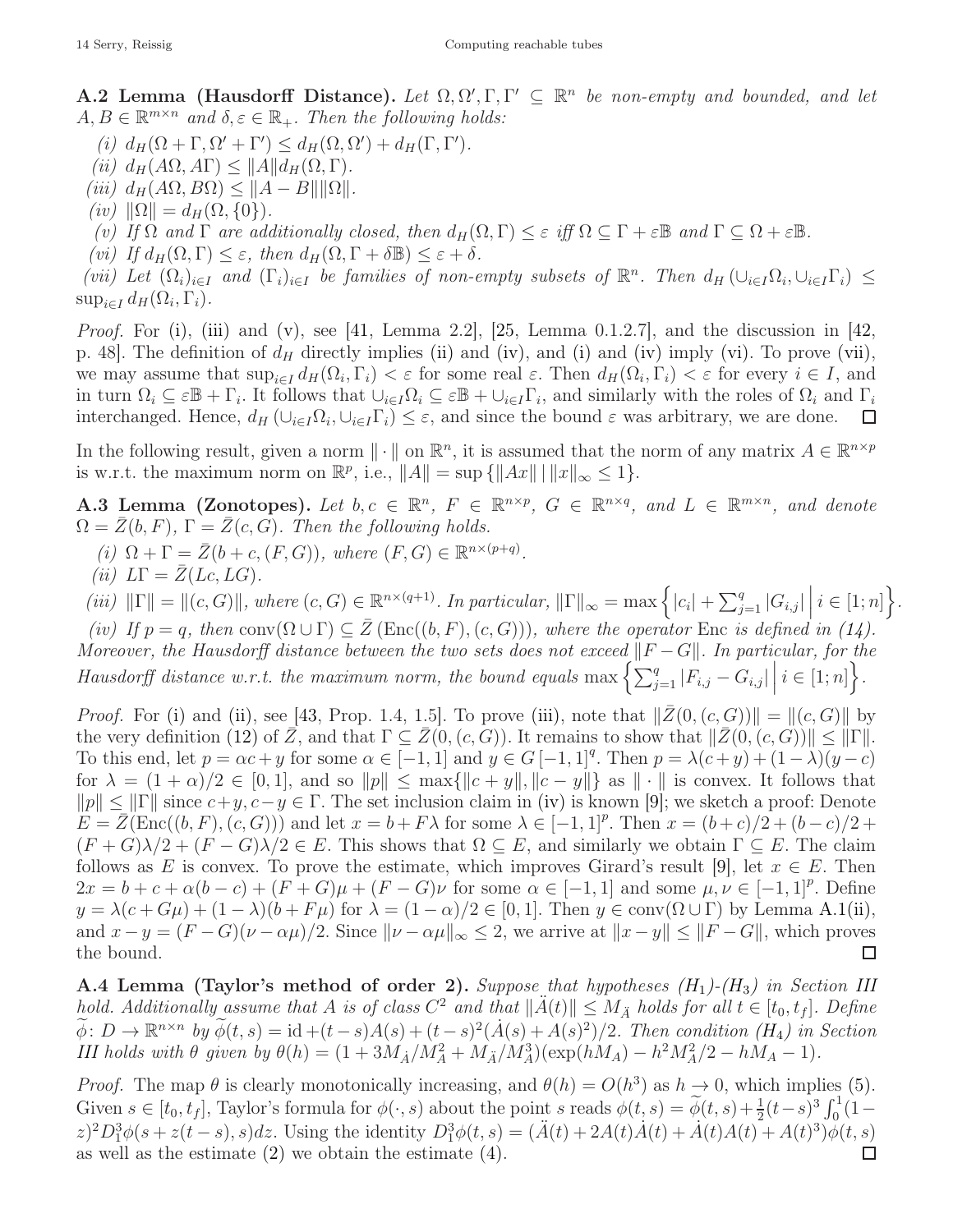#### **REFERENCES**

- <span id="page-14-0"></span>[1] G. Basile and G. Marro, Controlled and conditioned invariants in linear system theory. Englewood Cliffs, NJ: Prentice Hall Inc., 1992.
- [2] F. Blanchini and S. Miani, Set-theoretic methods in control, ser. Systems & Control: Foundations & Applications. Boston, MA: Birkhäuser Boston Inc., 2008.
- <span id="page-14-2"></span>[3] P. Tabuada, Verification and control of hybrid systems. Springer, 2009.
- [4] M. Althoff, S. Bak, M. Forets, G. Frehse, N. Kochdumper, R. Ray, C. Schilling, and S. Schupp, "ARCH-COMP19 Category Report: Continuous and hybrid systems with linear continuous dynamics," in Proc. 6th Intl. Worksh. Appl. Verification for Continuous and Hybrid Systems (ARCH), ser. EPiC Series in Computing, G. Frehse and M. Althoff, Eds., vol. 61. EasyChair, 2019, pp. 14–40.
- <span id="page-14-4"></span>[5] A. B. Kurzhanski and P. Varaiya, Dynamics and control of trajectory tubes, ser. Systems & Control: Foundations & Applications. Birkhäuser/Springer, 2014, theory and computation.
- <span id="page-14-13"></span>[6] G. Reissig, A. Weber, and M. Rungger, "Feedback refinement relations for the synthesis of symbolic controllers," IEEE Trans. Automat. Control, vol. 62, no. 4, pp. 1781–1796, Apr. 2017. doi[:10.1109/TAC.2016.2593947](https://doi.org/10.1109/TAC.2016.2593947)
- <span id="page-14-1"></span>[7] M. Althoff, "Reachability analysis of large linear systems with uncertain inputs in the Krylov subspace," IEEE Trans. Automat. Control, vol. 65, no. 2, pp. 477–492, 2020.
- <span id="page-14-5"></span><span id="page-14-3"></span>[8] T. Pecsvaradi and K. S. Narendra, "Reachable sets for linear dynamical systems," Inform. and Control, vol. 19, pp. 319–344, 1971.
- [9] A. Girard, "Reachability of uncertain linear systems using zonotopes," in Proc. 8th Intl. Workshop on Hybrid Systems: Computation and Control (HSCC), Zürich, Switzerland, Mar. 9-11, 2005, ser. Lect. Notes Comput. Sci., M. Morari and L. Thiele, Eds., vol. 3414. Springer, 2005, pp. 291–305.
- <span id="page-14-7"></span>[10] A. Girard, C. Le Guernic, and O. Maler, "Efficient computation of reachable sets of linear time-invariant systems with inputs," in Proc. 9th Intl. Workshop on Hybrid Systems: Computation and Control (HSCC), Santa Barbara, CA, U.S.A., Mar. 29-31, 2006, ser. Lect. Notes Comput. Sci., J. Hespanha and A. Tiwari, Eds. Berlin: Springer, 2006, vol. 3927, pp. 257–271.
- <span id="page-14-9"></span>[11] C. Le Guernic and A. Girard, "Reachability analysis of linear systems using support functions," Nonlinear Anal. Hybrid Syst., vol. 4, no. 2, pp. 250–262, 2010.
- <span id="page-14-23"></span>[12] G. Frehse, C. Le Guernic, A. Donzé, S. Cotton, R. Ray, O. Lebeltel, R. Ripado, A. Girard, T. Dang, and O. Maler, "SpaceEx: scalable verification of hybrid systems," in Proc. 23rd Intl. Conf. Computer Aided Verification (CAV), Snowbird, UT, USA, Jul.14-20, 2011, ser. Lect. Notes Comput. Sci., vol. 6806. Springer, Heidelberg, 2011, pp. 379–395.
- <span id="page-14-8"></span>[13] M. Althoff and G. Frehse, "Combining zonotopes and support functions for efficient reachability analysis of linear systems," in Proc. IEEE Conf. Decision and Control (CDC), Las Vegas, U.S.A., 12-14 Dec. 2016, 2016, pp. 7439–7446.
- <span id="page-14-10"></span>[14] M. Althoff, B. H. Krogh, and O. Stursberg, "Analyzing reachability of linear dynamic systems with parametric uncertainties," in Modeling, design, and simulation of systems with uncertainties, ser. Math. Eng. Springer, Heidelberg, 2011, pp. 69–94.
- <span id="page-14-11"></span>[15] O. Botchkarev and S. Tripakis, "Verification of hybrid systems with linear differential inclusions using ellipsoidal approximations," in Proc. 3rd Intl. Workshop on Hybrid Systems: Computation and Control (HSCC), Pittsburgh, U.S.A., Mar. 23-25, 2000, ser. Lect. Notes Comput. Sci., N. A. Lynch and B. H. Krogh, Eds., vol. 1790. Springer, 2000, pp. 73–88.
- <span id="page-14-12"></span>[16] M. E. Villanueva, R. Quirynen, M. Diehl, B. Chachuat, and B. Houska, "Robust MPC via min-max differential inequalities," Automatica J. IFAC, vol. 77, pp. 311–321, 2017.
- <span id="page-14-14"></span>[17] M. Serry and G. Reissig, "Hyper-rectangular over-approximations of reachable sets for linear uncertain systems," in Proc. 57th IEEE Conf. Decision and Control (CDC), Miami, FL, USA, 17-19 Dec. 2018, 2018, pp. 6275–6282. doi[:10.1109/CDC.2018.8619276](https://doi.org/10.1109/CDC.2018.8619276)
- <span id="page-14-16"></span>[18] K. Shen and J. K. Scott, "Exploiting nonlinear invariants and path constraints to achieve tighter reachable set enclosures using differential inequalities," Math. Control Signals Systems, vol. 32, no. 1, pp. 101–127, 2020.
- <span id="page-14-17"></span>[19] M. Zamani, G. Pola, M. Mazo, Jr., and P. Tabuada, "Symbolic models for nonlinear control systems without stability assumptions," IEEE Trans. Automat. Control, vol. 57, no. 7, pp. 1804–1809, 2012.
- <span id="page-14-15"></span>[20] N. S. Nedialkov, K. R. Jackson, and G. F. Corliss, "Validated solutions of initial value problems for ordinary differential equations," Appl. Math. Comput., vol. 105, no. 1, pp. 21–68, 1999.
- [21] V. Veliov, "Second-order discrete approximation to linear differential inclusions," SIAM Journal on Numererical Analysis, vol. 29, no. 2, pp. 439–451, 1992.
- [22] W.-J. Beyn and J. Rieger, "Numerical fixed grid methods for differential inclusions," Computing, vol. 81, no. 1, pp. 91–106, 2007.
- [23] G. Reissig and M. Rungger, "Symbolic optimal control," IEEE Trans. Automat. Control, vol. 64, no. 6, pp. 2224–2239, Jun. 2019. doi[:10.1109/TAC.2018.2863178](https://doi.org/10.1109/TAC.2018.2863178)
- [24] S. Bak and P. S. Duggirala, "Simulation-equivalent reachability of large linear systems with inputs," in Computer aided verification. Part I, ser. Lect. Notes Comput. Sci. Springer, 2017, vol. 10426, pp. 401–420.
- <span id="page-14-6"></span>[25] R. Baier, "Set-valued integration and the discrete approximation of reachable sets," doctoral thesis, Univ. Bayreuth, Bayreuth, Germany, 1995, ("Mengenwertige Integration und die diskrete Approximation erreichbarer Mengen", in German).
- <span id="page-14-18"></span>[26] T. I. Fossen and H. Nijmeijer, Eds., *Parametric resonance in dynamical systems*. Springer, New York, 2012, proc. Workshop held in Longyearbyen, Jun. 22–26, 2011.
- <span id="page-14-20"></span><span id="page-14-19"></span>[27] N. G. de Bruijn, Asymptotic methods in analysis, 3rd ed. Dover, 1981, corr. reprint.
- <span id="page-14-21"></span>[28] D. L. Lukes, Differential equations, ser. Mathematics in Science and Engineering. London: Academic Press Inc., 1982, vol. 162.
- <span id="page-14-22"></span>[29] H. Hermes, "The generalized differential equation  $\dot{x} \in R(t, x)$ ," Advances in Math., vol. 4, pp. 149–169, 1970.
- [30] F. L. Chernous'ko, State Estimation of Dynamic Systems. CRC Press, 1994.